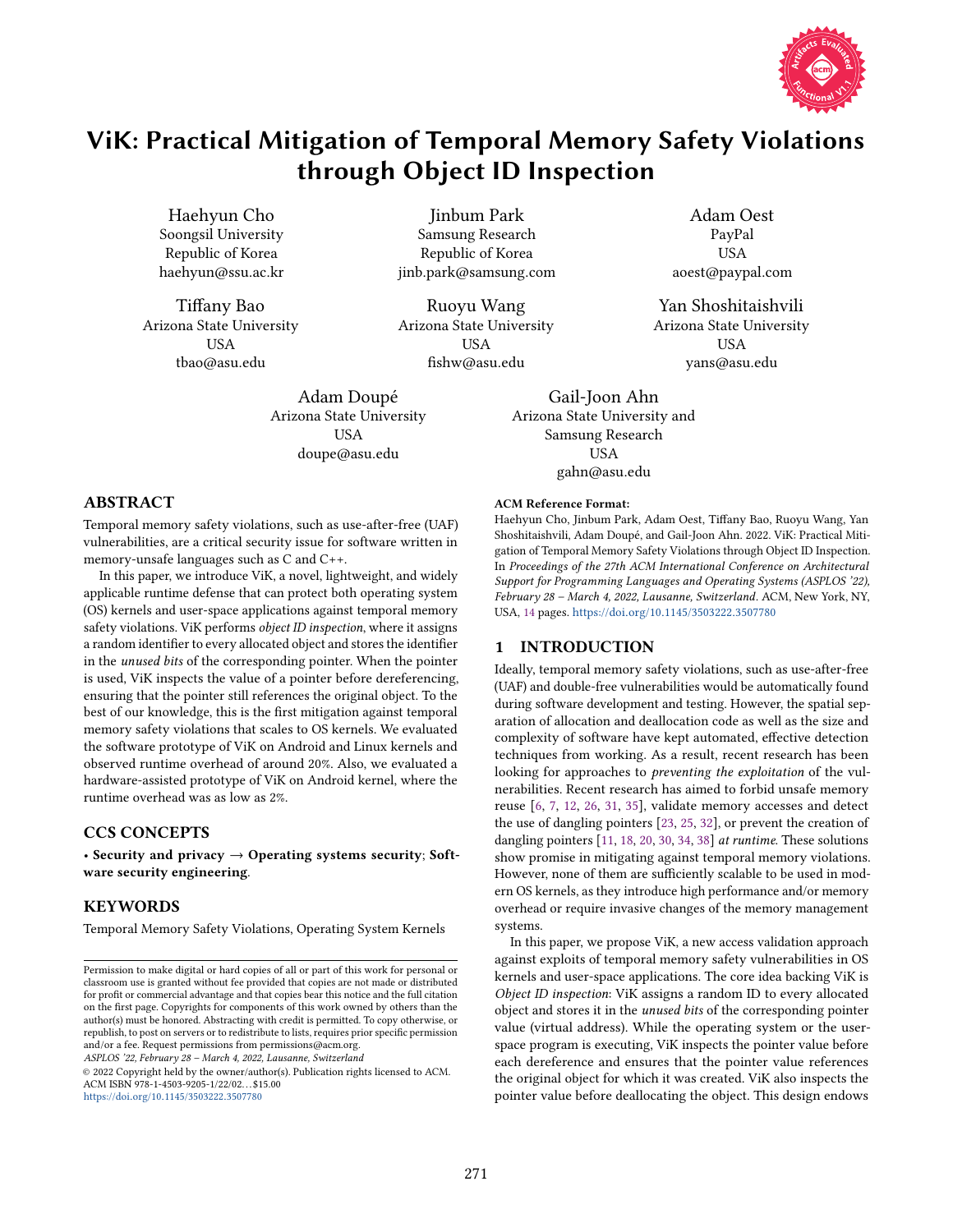ASPLOS '22, February 28 - March 4, 2022, Lausanne, Switzerland H. Cho, J. Park, A. Oest, T. Bao, R. Wang, Y. Shoshitaishvili, A. Doupé, and G-J. Ahn

ViK with advantages in false positive/negative rates, memory usage, and runtime overhead. First, by storing metadata in pointer values, ViK maintains low memory overhead (averaging 9% on for SPEC CPU 2006, lower than any mitigation approaches). Second, ViK is thread-safe (and thus, can scale to OS kernels) because it does not manipulate shared data structures in memory. Third, by not relying on data-flow analysis or pointer tracking for identifying the location of pointers, ViK does not have false negatives that stem from typeunsafe pointers or pointer values temporarily stored in registers or on the stack, whereas existing solutions may introduce such errors and fail to mitigate exploits because of them [\[6,](#page-12-0) [12,](#page-12-2) [18,](#page-12-4) [30,](#page-13-7) [34\]](#page-13-8).

Runtime overhead determines the practicality of temporal memory safety defenses. To minimize the runtime overhead caused by pointer inspections, ViK employs a sound static analysis to exclude safe pointer dereferences and only protects potentially unsafe ones. In the experiment on SPEC CPU 2006, ViK exhibits runtime overhead of about 10% on average, which is similar to a userspacespecific state-of-the-art UAF defense, MarkUs [\[6\]](#page-12-0), but higher than another userspace-specific mitigation, FFmalloc [\[35\]](#page-13-3). The evaluation also shows that ViK-protected OS kernels have overall 20% system performance overhead on both Linux kernel and Android kernel. ViK is the first mitigation approach against temporal memory safety violations that scales to modern OS kernels.

Validating memory accesses and employing unused bits in pointers are not new ideas. They have been used in previous work, such as CETS and Baggy Bound [\[8,](#page-12-6) [25\]](#page-13-5). However, the access validation approach are commonly believed to introduce prohibitively high performance overhead, and thus, it is impossible to make a practical defense. We revisit the access validation approach in this paper. Through careful and heavy optimizations, we demonstrate the feasibility of applying access-validation-based UAF defense on realworld, complex software, such as OS kernels. The optimizations used in ViK will benefit other runtime defenses.

The pure-software version of ViK does not rely on hardware features, which makes it applicable to legacy hardware. Nonetheless, emerging hardware features can bring substantial benefit: By employing the Top Byte Ignore (TBI) feature of AArch64 processors, we implemented a hardware-assistant ViK variant, ViK $_{TBI}$ , that achieves an average full-system runtime overhead of less than 2% when applied on Android kernels. As a result, we are currently deploying ViK $_{TBI}$  in OS kernels in smart-automotive consumer devices in the real world. To our knowledge, this makes ViK the first kernel-level temporal memory safety mitigation to be deployed in a real-world product.

Contributions. The paper makes the following contributions:

- We introduce ViK, a novel, lightweight, and widely applicable mitigation against temporal memory safety violations.
- We implement a prototype of ViK as LLVM passes and apply it as both the first OS kernel mitigation against temporal memory safety violations (Linux kernel on x86-64 and Android kernel on AArch64) and a mitigation for user-space applications.
- We thoroughly evaluate the effectiveness and overhead of ViK on two OS kernels and user-space applications.

# 2 BACKGROUND

Temporal memory safety violations occur if a dereferenced pointer no longer points to the original object. Such violations help attackers compromise computers with vulnerable operating systems and user-space programs, as they can be used for privilege escalation or arbitrary code execution. For ease of illustration, we will consider use-after-free (UAF) vulnerabilities as an example to show the implications of temporal memory violations and motivate the design of our approach.

# 2.1 Use-After-Free Exploits and Defenses

A UAF vulnerability exists when a pointer value can still be dereferenced after deallocation. To exploit a UAF vulnerability, an attacker must deallocate a victim object and create a dangling pointer. A victim object is a memory object that has been deallocated through a deallocation function (e.g., free()), and a dangling pointer has a pointer value that points inside a victim object. The attacker will then re-allocate the dereferenced memory region to another object and use the dangling pointer to read from or write to this newly allocated-object, without the constraints that would normally be applied when using the original pointer.

Specifically, exploiting a UAF vulnerability requires the following three steps: (1) Creating a dangling pointer, (2) allocating an object to overlap with the deallocated victim object, to which the dangling pointer points, and (3) dereferencing the dangling pointer. Hence, to defend against UAF attacks (and any attack that exploits temporal memory safety violations), it suffices to stop the attack at any of these three steps. Previous work has proposed approaches that cover each of the steps. We classify previous work by the three following types based on the above three steps.

Pointer invalidation. Defenses designed to prevent the creation of a dangling pointer either invalidate pointers that point to deallocated memory regions or prevent the deallocation of an object if there are pointers that point to it [\[11,](#page-12-3) [18,](#page-12-4) [20,](#page-12-5) [30,](#page-13-7) [34,](#page-13-8) [38\]](#page-13-9). These defenses all maintain additional metadata to track the relationships between pointers and their corresponding objects (memory allocations). Compared to approaches based on safe memory allocation (which will be discussed later), pointer invalidation techniques impose lower memory overhead. However, pointer invalidation methods usually incur substantial runtime overhead because they have to monitor memory allocations and maintain relevant metadata. In multi-threaded programs, the use of joint metadata could also impose a high-performance overhead because the metadata must be updated in a thread-safe way [\[30\]](#page-13-7). Additionally, due to the difficulty (and infeasibility) of performing a sound and complete data flow analysis on programs in general, pointer invalidation defenses inevitably suffer from false negatives. For instance, these defenses do not track the propagation of pointer values through type-unsafe pointers. In addition, they cannot track and invalidate pointers which are stored in registers and on the stack, which can result in further false negatives [\[11,](#page-12-3) [18,](#page-12-4) [34,](#page-13-8) [38\]](#page-13-9).

Safe memory allocation. For OS kernels, memory allocation techniques such as the SLUB allocator aim to increase the difficulty of exploiting UAF vulnerabilities. The allocator guarantees that a kernel object only overlaps with a deallocated object with the same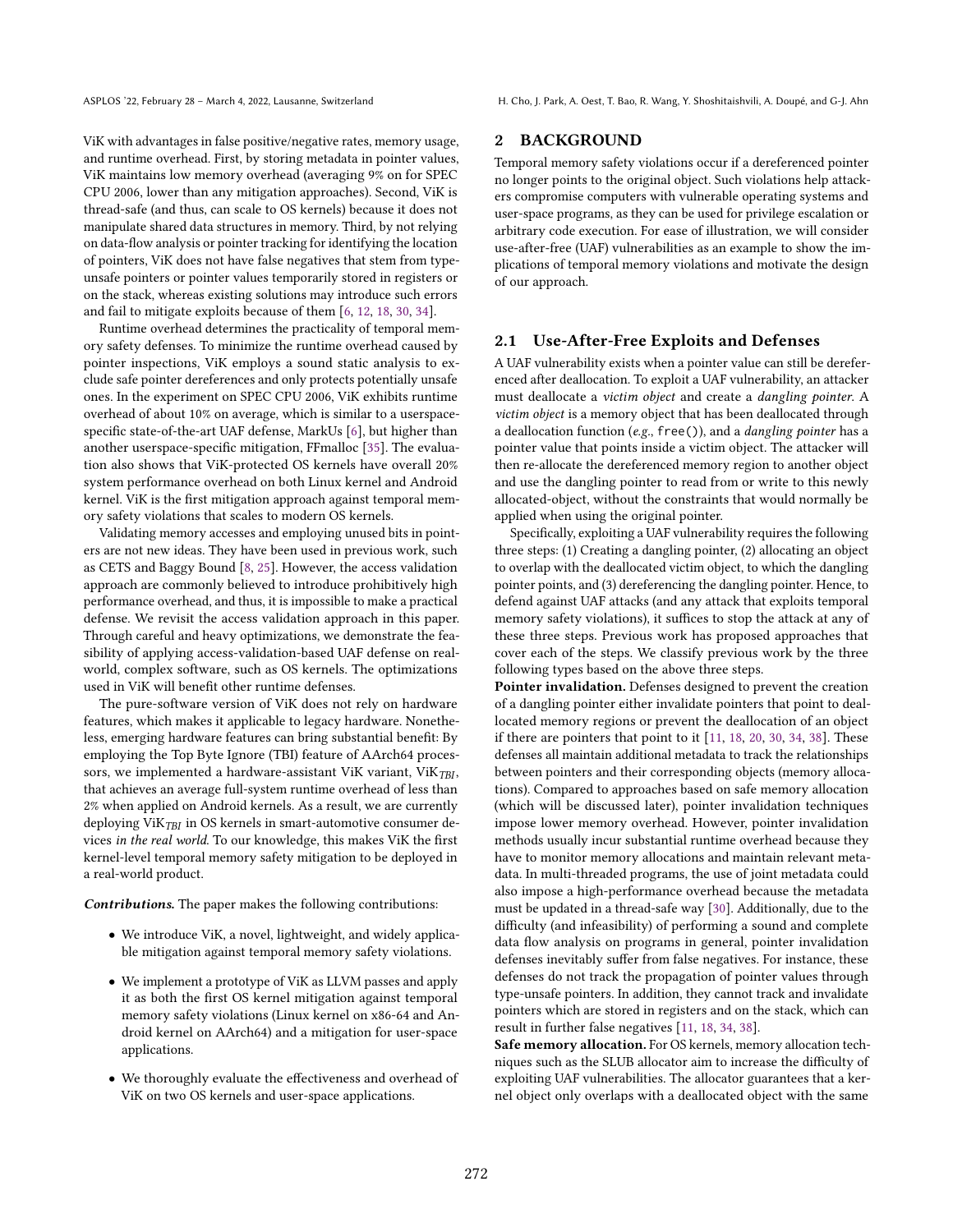size. However, SLUB does not completely mitigate the exploitation of UAF vulnerabilities [\[37\]](#page-13-10).

There are several similar mitigations designed to prevent the re-allocation of objects to the memory areas previously occupied by a victim object [\[7,](#page-12-1) [10,](#page-12-7) [12,](#page-12-2) [26,](#page-13-1) [31\]](#page-13-2). Although these mitigations make UAF exploits unfeasible by allocating each object in a unique virtual memory area, they tend to incur high memory overhead due to the use of new allocation policies. While, recently proposed user-space memory allocators, MarkUs [\[6\]](#page-12-0) and FFmalloc [\[35\]](#page-13-3), showed good performance overhead but still impose high memory overhead.

Access validation. Several approaches attempt to prevent UAF attacks by validating every memory access that involves a pointer dereference [\[23,](#page-13-4) [25,](#page-13-5) [32\]](#page-13-6). While these approaches provide security guarantees and acceptable memory overhead, they all incur substantial runtime overhead because they must check every pointer dereference or update metadata on a regular basis during runtime [\[25\]](#page-13-5). Recently, another access validation approach, PTAuth [\[23\]](#page-13-4), was proposed. Despite the improvement, it still imposes high runtime overhead (26% for selected SPEC 2006 benchmarks on average). Also, PTAuth currently does not support multi-threaded programs [\[23\]](#page-13-4).

#### 2.2 Unused Bits in 64-Bit Virtual Addresses

64-bit architectures use 64-bit virtual addresses. However, most modern 64-bit architectures do not fully utilize the 64-bit virtual address space. For example, x86-64, AArch64, RISC-V, MIPS, and OpenSPARC only support virtual addresses up to (or less than) 48 bits, which correspond to a virtual address space of at most 256  $TB<sup>1</sup>$  $TB<sup>1</sup>$  $TB<sup>1</sup>$  [\[9,](#page-12-8) [14,](#page-12-9) [15,](#page-12-10) [22,](#page-13-11) [33\]](#page-13-12). We observe that the most significant 16 bits in every pointer value are currently unused for data pointers on most processors.

These unused bits have not gone unnoticed. ARM announced pointer authentication instructions in the ARMv8.3-A instruction set, which uses the unused bits in 64-bit pointers to sign and authenticate virtual addresses [\[29\]](#page-13-13). To maintain the integrity of pointers in specific contexts, developers can generate a pointer authentication code (PAC) and store it in place of the unused bits. This approach is used for detecting (and verifying) changes to a pointer value (i.e., address) rather than validating the relationship between a pointer and a virtual address to which the pointer points. One typical example of pointer authentication is using it to protect the stack pointer. Unfortunately, pointer authentication instructions are not able to prevent UAF vulnerabilities directly because UAF can occur regardless of the pointer's authenticity [\[19\]](#page-12-11). Therefore, Farkhani et al. proposed PTAuth that prevents UAF exploits by using the PAC [\[23\]](#page-13-4). However, even with the aid of the PAC, PTAuth could not avoid high runtime overhead.

We note that ViK does not exclude the use of PAC but complements it by providing additional protection on relationships between data pointers and memory objects. It is even possible to use ViK and PAC together on the same pointer similar to PTAuth [\[23\]](#page-13-4).

In addition, ARM introduced Memory Tagging Extension (MTE) in ARM v8.5 [\[2\]](#page-12-12) and Application Data Integrity (ADI) is enabled in a number of SPARC processors (M7, M8, S7, T7, and T8) [\[27\]](#page-13-14). With



Figure 1: Overview of the static instrumentation for applying ViK and a ViK-protected program.

MTE, a tag is assigned to each allocated memory region, and only a pointer that has the same tag can access the region. Similarly, ADI utilizes version numbers stored in the unused bits of application's memory pointers and the memory they point to. We expect that MTE and ADI can help prevent memory errors. However, the size of a tag in MTE and a version number in ADI is just 4 bits [\[5,](#page-12-13) [17\]](#page-12-14), and thus, can only have 16 possible values. Also, how MTE and ADI can be automatically applied to OS kernels is an open research question. Currently, ADI can be used for user-space programs on Linux and Oracle Solaris [\[17,](#page-12-14) [27\]](#page-13-14), but Linux kernel support for using MTE in user-space programs remains in development [\[13\]](#page-12-15). It, thus, is important to mitigate temporal memory safety violations for OS kernels and for the large set of processors, including the latest Intel chipsets, that do not offer hardware features for detecting temporal memory errors.

## <span id="page-2-1"></span>3 OVERVIEW

ViK identifies all allocation and pointer dereferencing sites and performs static instrumentation on the LLVM bitcode to insert object-ID-specific logic. Specifically, ViK replaces each memory allocator with a new one (alloc<sub>vik</sub> $(x)$ ) and adds an object-ID check  $(inspect(p))$  at (1) pointer dereferencing sites and (2) when an object is deallocated as defined in [Section 5.](#page-4-0)

The core of ViK consists of the following three main steps:

- I. ViK assigns a random object ID to an object when one is allocated in the heap memory.
- II. ViK copies the assigned object ID to the unused bits of a pointer value and to a reserved field at the base of the newly allocated object. This way, ViK creates a correspondence between the pointer value and the object.
- III. At runtime, when the pointer value is dereferenced, ViK inspects the object ID and allows the dereference only when the ID stored in the pointer value matches the one in the object. Also, ViK inspects the object ID when an object is freed to prevent the double-free.

Threat model. Similar to existing approaches [\[6,](#page-12-0) [12,](#page-12-2) [20,](#page-12-5) [30,](#page-13-7) [34\]](#page-13-8), we especially focus on heap-related temporal memory safety vulnerabilities as stack-based UAF or double-free vulnerabilities can

<span id="page-2-0"></span> $1$ On x86-64, the most significant 16 bits of a virtual address (from the 48th bit to the 63rd bit) must be the same as the 47th bit. Otherwise, the processor will raise an exception when accessing the address.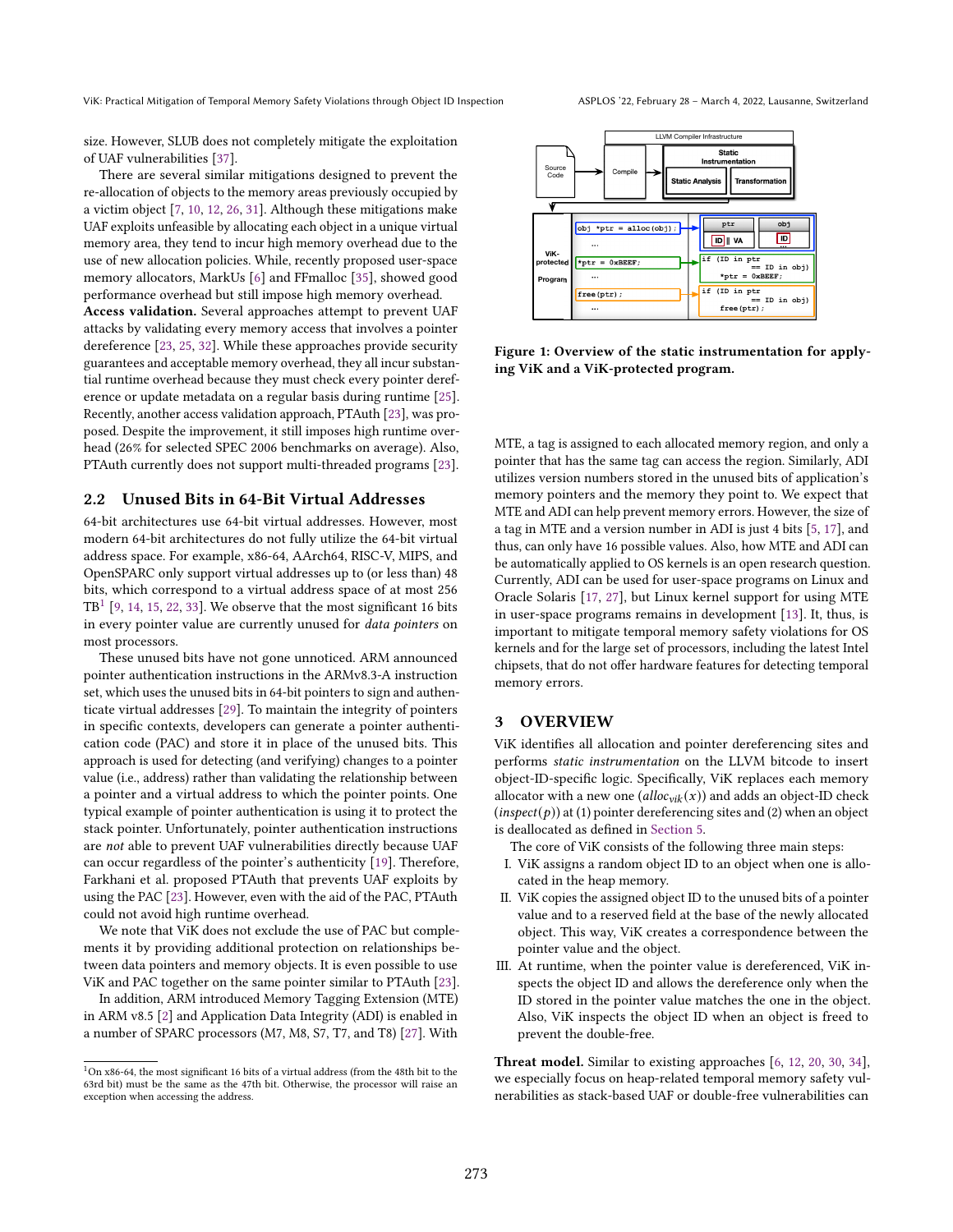be handled by use-after-scope or escape analysis [\[6,](#page-12-0) [12\]](#page-12-2). In addition, such stack-base UAF vulnerabilities are rare in reality. Kernel Address Sanitizer (KASan) stopped the support of detecting stack-related UAF errors because the detector is considered "almost entirely useless" [\[4\]](#page-12-16).

Dynamic instrumentation in ViK. To maximize compatibility with legacy programs and systems, ViK is designed to be independent of hardware support on 64-bit architectures. By embedding object IDs directly into pointer values, ViK avoids two common dependencies, relied on by other defenses, that cause excessive runtime overhead, memory overhead, and concurrency challenges: the use of in-memory central metadata and the tracking of pointer propagation. Because it is stored in the pointer itself, object IDs used by ViK always move with the pointer value to which they belong whether the pointer value is loaded to a register, propagated into other pointers, or spilled onto the stack. However, a pointer value might not point to the base address of an object. To find the base address of any object pointed by a protected pointer value, ViK embeds a base identifier into each object ID, which will be discussed, together with the design of object IDs, in [Section 4.](#page-3-0)

Static optimization in ViK. Our design allows it to scale to OS kernels. To accomplish this, ViK must be able to defend programs that have extreme numbers of pointer accesses (e.g., there are about 2.3 million pointer dereferences in Linux kernel 4.12), and naïvely inspecting every memory access will incur an impractical (or, minimally, unnecessary) runtime overhead. Therefore, we aim to minimize the number of pointers to inspect by limiting the dynamic instrumentation only to those dereferencing sites that are potentially unsafe. To this end, ViK conducts an inter-procedural static data-flow analysis to identify memory accesses that are considered to be safe from UAF exploits and exclude them from the inspection.

One result of this optimization is that ViK omits object ID inspection on dereferences of pointers that are never stored in global regions or the heap, deeming them "UAF-safe." Because these temporal pointer values only exist on the stack, have a very short lifetime, and are generally accessed by a limited amount of code, their use as a dangling pointer in a UAF exploit is extremely unlikely.<sup>[2](#page-3-1)</sup> Therefore, ViK does not inspect pointer values that are only stored on the stack and are never copied to the heap or into global variables. Prior work shares this trade-off: For example, DangNull only tracks pointers located on the heap [\[18\]](#page-12-4). Our protection model covers more dereference sites than DangNull [\[18\]](#page-12-4) and the same amount of dereference sites as CRCount [\[30\]](#page-13-7) and pSweeper [\[20\]](#page-12-5). Additionally, ViK covers pointer values in registers, weak-typed pointers, and pointers that are spilled onto the stack. We will extensively discuss this in [Section 5.](#page-4-0)

Mis-detections. ViK's design guarantees an absence of false positives (mistaken UAF detection of UAF though it cannot take place), but false negatives (missed detections of UAF though it can take place) can occur if two objects are assigned the same object ID or if a pointer operation assumed to be UAF-safe is actually attackable. For the former case, object ID collisions occur with a very low probability. We believe that there is sufficient entropy in the object IDs to defeat an attacker's attempt of circumvention as we will discuss

<span id="page-3-1"></span><sup>2</sup>Note that, if a heap-stored dangling pointer is used to attack the object pointed to these UAF-safe pointers, ViK will still catch the attack.

ASPLOS '22, February 28 - March 4, 2022, Lausanne, Switzerland H. Cho, J. Park, A. Oest, T. Bao, R. Wang, Y. Shoshitaishvili, A. Doupé, and G-J. Ahn

<span id="page-3-3"></span>

Figure 2: The object ID used in ViK.

in [Section 4.2](#page-4-1) and [Section 7.3,](#page-7-0) respectively. For the latter case, we show that ViK can catch the case, which we term delayed mitigation and will discuss in [Section 7.3.](#page-7-0)

### <span id="page-3-0"></span>4 OBJECT ID

We present how ViK generates object IDs [\(Section 4.1\)](#page-3-2) and then further discuss object ID entropy [\(Section 4.2\)](#page-4-1).

# <span id="page-3-2"></span>4.1 Generating Object IDs

As depicted in [Figure 2,](#page-3-3) an object ID has 16-bits and is comprised of two parts of variable lengths.

Identification code. The identification code is a random number generated by the ViK allocator (defined in [Section 5\)](#page-4-0). ViK uses the identification code to identify each allocated object.

Base identifier. A pointer value does not necessarily point to the base address of an object; instead, it may point to any field inside the object. We need to be able to map a pointer value to the base address of the object to which it points so that ViK can find the object ID, which is stored as the first member of the object. Therefore, ViK introduces a base identifier, which is used to find the base address of any object.

ViK aligns allocated objects to a predefined alignment of  $2^X$ bytes, which essentially creates *slots* of at least  $2^X$  bytes. By aligning the addresses of objects, the least significant  $X$  bits of all objects' base addresses must be zero. An object may require one or more slots depending on its size. For example, if a slot is 16 bytes, a 24-byte object will use two slots.

ViK uses two predefined constants  $M$  and  $N$  to determine the alignment (which is also the size of each slot).  $2^M$  is the maximum size (in bytes) of objects that can be covered by using slots of size  $2^N$  (bytes) with a base identifier of  $M-N$  bits. For example, suppose  $M$  and  $N$  are 12 and 6, respectively; the maximum size of any object is  $2^{12} = 4096$  bytes; and the size of each slot is  $2^6 = 64$  bytes. The base identifier will be  $12 - 6 = 6$  bits long.

Once the constants are determined, the base identifier can be calculated from the start address of an allocated memory region as shown by Lines 1-3 of [Listing 1.](#page-4-2) During runtime, ViK can recover the base address of an object from any pointer value, as in Lines  $5-7$ of [Listing 1.](#page-4-2) ViK only uses bitwise operations to find base addresses of objects. It does not need memory accesses, which helps keep runtime overhead low.

Determining the constants.  $M$  and  $N$  must be configured before ViK's instrumentation. Since slots are the smallest allocation unit in ViK, using large slots can cause excessive memory overhead. ViK asks the user to specify  $M$  and  $N$  with the assistance of the knowledge of object sizes. ViK helps users to determine optimal choices of the two parameters by identifying sizes of all the involved objects in the target program, which is straightforward to do with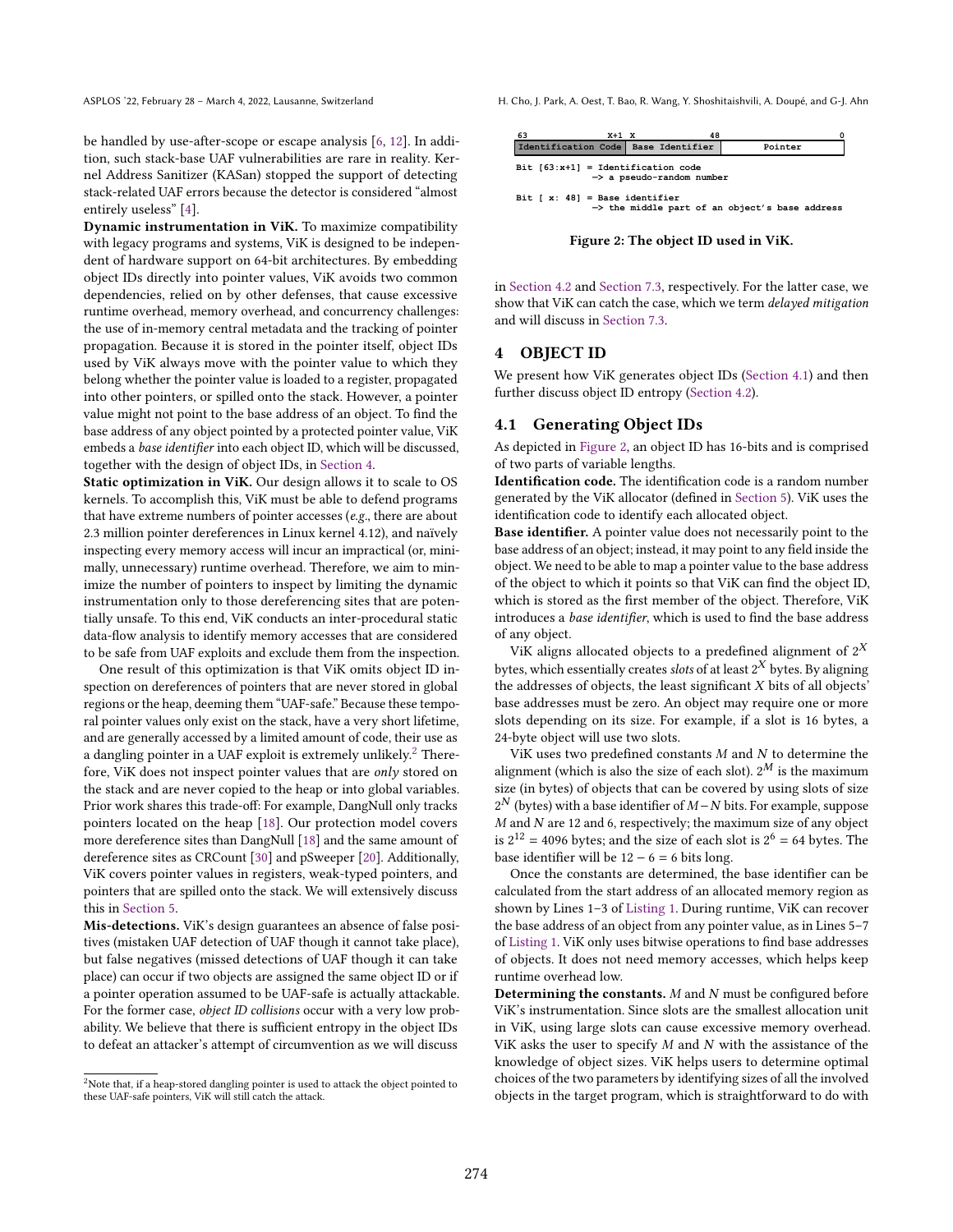ViK: Practical Mitigation of Temporal Memory Safety Violations through Object ID Inspection ASPLOS '22, February 28 - March 4, 2022, Lausanne, Switzerland

<span id="page-4-2"></span>

| 1 get_base_identifier(pointer, M, N):             |
|---------------------------------------------------|
| 2 BI = (pointer & $(2^M - 1)$ ) >> (N);           |
| 3 return BI;                                      |
| 4 get_base_address(pointer, M, N, BI):            |
| 5 BA = (pointer & $\sim (2^M - 1)$ )   (BI << N); |
| 6 return BA;                                      |

Listing 1: Pseudo code for extracting the base identifier and recovering the base address of an object from a pointer value. Both operations only use bitwise instructions.

a compiler pass. Note that determining the optimal  $M$  and  $N$  is a one-time effort for each target program. We will demonstrate the process of determining  $M$  and  $N$  on Linux kernel in [Section 6.3.](#page-7-1)

# <span id="page-4-1"></span>4.2 Object ID Collisions

The effective entropy of an object ID is equal to the length of identification code. The base identifier does not add any security: As long as the attacker allocates an object at the exact same address where the victim object was placed, this newly allocated object will have the same base identifier as in the victim object. This entropy that ViK provides may seem low, but it is sufficient to stop attacks. In our evaluation, we used 10-bit identification code (which has a collision rate of about 0.09%), and ViK successfully defeated all attacks that use known UAF vulnerabilities in Linux kernel without any collision of object IDs. 10-bit entropy is equal or higher than KASLR implementations in OS kernels [\[16\]](#page-12-17). Further, for a successful UAF attack, the attacker must re-allocate an object at the location of the victim object and ensure that it has the same random object ID. In kernel UAF attacks, the attacker has only one chance: The kernel will panic upon failed attacks due to an invalid memory access via a pointer value returned from the inspect() function (Definition [5.2\)](#page-4-3). Although the 0.09% collision rate may not seem very low, bypassing ViK will still be unlikely in practice.

# <span id="page-4-0"></span>5 INSTRUMENTATION

In this section, we discuss ViK's core logic-the instrumentation process. While ViK has a straightforward core idea, its true power lies in its scalability. We identify pointers that are immune from UAF vulnerabilities (coined UAF-safe pointers in [Section 5.1\)](#page-4-4) through performing a static data-flow analysis on the target program [\(Sec](#page-5-0)[tion 5.2\)](#page-5-0), and exclude these pointers from ViK's protection. This optimization allows ViK to only protect a small subset of pointers, which significantly reduces runtime overhead and enables ViK to protect real-world, complex software such as OS kernels. Then ViK instruments the LLVM bytecode of the target program to insert pointer-inspection logic [\(Section 5.3\)](#page-6-0).

Common Terms. We define terms that we will use throughout this paper: the memory allocator and the inspect function.

**Definition 5.1.** ViK's memory allocator (alloc<sub>vik</sub>()) allocates in heap memory a chunk of a specific size  $(x)$  and returns its start address  $(p)$  along with an object ID (*id*). The object ID is also stored in the allocated chunk.

$$
alloc_{vik}(x) \rightarrow p_{id}, \ id \in [p...(p+x)] \in \{mem_{heap}\}\
$$

 $p_{id}$  is the combined representation of both  $p$  and  $id$ , where  $id$  is stored in unused bits of 64-bit pointers.

<span id="page-4-3"></span>**Definition 5.2.** The inspect function (*inspect(p)*) returns  $p$  if and only if the *id* in  $p$  matches the *id* in a memory object where  $p$  points to.

$$
inspect(p_{id}) \rightarrow p \Leftrightarrow id \equiv p \in \{mem_{heap}\} \land id \in [p...(p+x)]
$$

Therefore, in ViK-protected programs, UAF attacks are mitigated because one of the following two cases will hold for dangling pointers: (1) it will have an object ID that is different from the ID of the object to which it points; or (2) it will not point to a valid memory region on the heap.

# <span id="page-4-4"></span>5.1 UAF-Safe Pointers

The runtime overhead of ViK is proportional to the number of pointer inspection sites that are inserted for validating memory accesses. Therefore, the goal of our optimization is to minimize the number of calls to the inspect function in the protected program. Our following insight allows us to exclude calls to the inspect function for a large portion of pointers without negatively impacting the quality of defense.

Insight. Our insight is that pointer values that are only stored on the stack and never copied to heap or global regions are immune from being used in UAF attacks. We regard these pointer values, and all memory accesses using these pointer values, UAF-safe, and exclude them from ViK's protection. ViK performs a static data-flow analysis to find UAF-safe pointers, which we detail in [Section 5.2.](#page-5-0) The following text presents our reasoning.

Pointer values that are stored only on the stack are usually not exploitable, since these pointer values often have a short life time, i.e., the window between when these pointers are freed (thus, they become dangling pointers) and when these pointers are dereferenced again (if that ever happens) is extremely small. This is because the life time of stack variables are bounded to functions, and when a function returns, its stack-located pointer values will no longer be used. Such a small window makes it extremely difficult for attackers to exploit these stack-located pointers by allocating objects to overlap with the freed victim object. In comparison, pointer values that are stored in heap or global regions tend to have much longer life times, which make it easier for attackers to purposefully control memory allocation and build UAF exploits. State-of-the-art UAF defenses, such as DangNULL [\[18\]](#page-12-4), makes the exact same assumption. Therefore, from a security aspect, our insight is reasonable.

Exception. The only possible UAF exploitation case that is currently known, with a strictly stack-located pointer value, is leveraging a double-free bug that can cause a UAF error. This is illustrated in [Figure 3.](#page-5-1) ViK always inspects the pointer and checks its object ID when an object is deallocated. Hence, ViK successfully detects this exploitation attempt at the time when double-free happens.

UAF-safety. Memory accesses using UAF-safe pointer values are considered UAF-safe unless these pointer values are copied to global variables or the heap. Any pointer value that is copied from the heap or global variables is considered UAF-unsafe. We formally define how to determine UAF-safety as follows.

<span id="page-4-5"></span>Definition 5.3. Any pointer value that points to a global or a stack variable is UAF-safe. Also, a pointer value that points to the heap is UAF-safe if and only if the pointer value has never been stored in the heap or a global variable.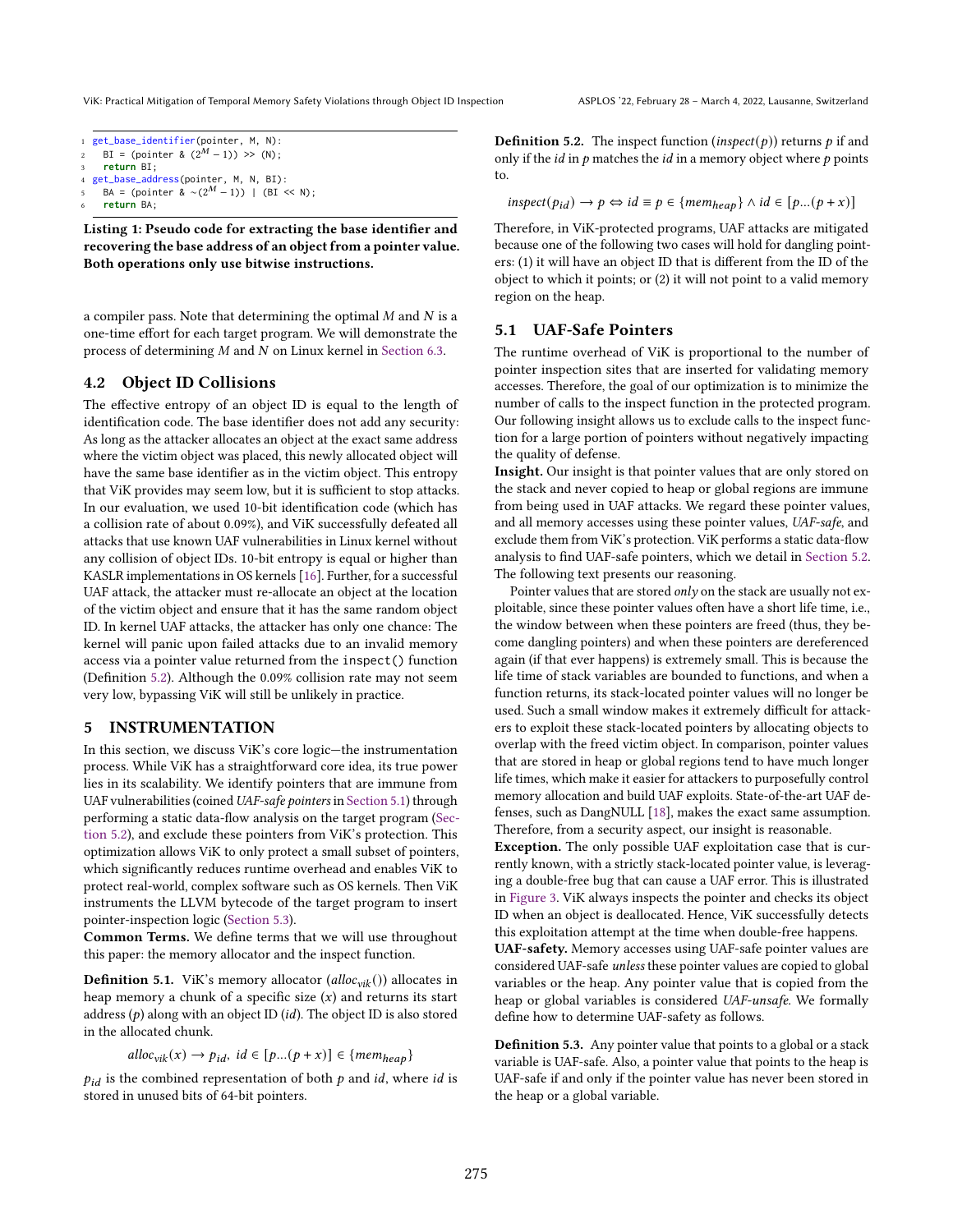Figure 3: In Thread 2, a UAF occurs with a pointer value stored only on the stack by the double-free bug at ③ in Thread 1. This type of UAF error can be exploited if an attacker can allocate a new object between ③ and ④. ViK inspects the object ID when an object is deallocated at ③ and stops the attack.

This states that only globally known pointer values pointing to the heap are relevant to exploiting UAF vulnerabilities.

<span id="page-5-2"></span>Definition 5.4. Assuming that a function takes a pointer value as one of its arguments, this pointer value is UAF-safe if and only if the pointer value is UAF-safe in the caller function.

When only UAF-safe pointer values are used as arguments of function calls, these arguments are UAF-safe in the callee function since they are still used as stack variables and may not be accessed by other threads unless they are copied to a global variable or the heap.

<span id="page-5-3"></span>Definition 5.5. Assuming that a function returns a pointer value, the left-hand-side (lhs) pointer value at the call site in the caller function is UAF-safe if and only if the pointer value is UAF-safe in the callee function

If the returned pointer value is UAF-safe at the return site of the callee function, the lhs pointer value at the call site will be a local variable in the caller function before it is copied to a global variable or the heap. Hence, this pointer value is still UAF-safe before the copying happens. However, if we do not know whether or not the returned pointer value is UAF-safe in the callee function, for soundness, we must make an under-approximation by assuming that the pointer value in the caller function is UAF-unsafe from when the pointer value is returned. This can happen when our analysis does not consider the callee function or cannot determine the UAF-safety of a pointer value returned by the callee function. Likewise, any pointer values that are not UAF-safe are considered to be UAF-unsafe for soundness.

#### <span id="page-5-0"></span>5.2 Determining UAF-Safety

ViK employs static data-flow analysis to determine if a pointer value is UAF-safe at a site where it is dereferenced. For accuracy, ViK's static analysis is both flow-sensitive and path-sensitive. In intraprocedural analysis, since the UAF-safety of a pointer value may change depending on its execution path, simply backtracking data flows is insufficient to determine the UAF-safety of a pointer value at arbitrary pointer operations. To consider all possible cases that affect the UAF-safety of a pointer value, our static analyzer contains a Reaching Definition Analyzer (RDA) that works on LLVM bitcode instructions. The RDA recovers all possible data flows that can reach a pointer operation. We regard a pointer value as UAF-safe if

<span id="page-5-1"></span>ASPLOS '22, February 28 - March 4, 2022, Lausanne, Switzerland H. Cho, J. Park, A. Oest, T. Bao, R. Wang, Y. Shoshitaishvili, A. Doupé, and G-J. Ahn

and only if all its uses are UAF-safe according to Definitions [5.3,](#page-4-5) [5.4,](#page-5-2) and [5.5.](#page-5-3)

Step 1: Intra-procedural Analysis. We conduct an intra-procedural analysis on each function, to find UAF-safe pointer values, by analyzing all pointer operations in a function. To this end, we execute RDA for every pointer operation. According to Definition [5.3,](#page-4-5) a pointer value is UAF-safe if it points to a stack variable or a global variable. In such cases, ViK does not place inspect() functions for that pointer value. Pointer values copied from the heap or global variables must be inspected by ViK because they are considered UAF-unsafe.

Next, we mark a pointer value as UAF-unsafe if the pointer variable may hold a return value from another function. As the first step is intra-procedural, we do not know if the returned pointer value is UAF-safe or not. However, we mark pointer values with return values returned from basic allocators (e.g., malloc() in libc or kmalloc() in the Linux kernel) as UAF-safe, since the pointer values returned by basic allocators are obviously UAF-safe. Lastly, if a function argument is a pointer value, we deem this pointer value UAF-unsafe. The UAF-safety of these pointers can be updated after finding UAF-safe arguments and return values in future steps.

Step 2: Analyzing UAF-safe heap addresses. Once the initial intra-procedural analysis is complete, we build a call graph for each module (a source file or an object file after compiling) of the target program. The call graph is used to determine the UAF-safety of pointer values in our inter-procedural analysis.

First, we analyze pointer values that hold the pointer values returned from basic allocators. Note that immediately after a basic allocator returns, the pointer value (which is the address of the newly allocated object) is unknown to other threads. If there is an instruction that copies a pointer value to a global variable or the heap, the pointer value must become UAF-unsafe after the execution of the store instruction. Tracking data flows related to these pointer values is straightforward since they are local variables located within the stack frame.

Step 3: Finding UAF-safe function arguments. To find UAFsafe arguments for every function call, we visit functions from the dominator node based on the call graph. We check every call instruction and its arguments. If a pointer is used as an argument, we decide whether or not the argument is UAF-safe. We add an attribute to the argument to mark it, only if an argument is UAF-safe for every case before the call instruction. We repeat this process until we have visited all functions in the call graph. Because we limit the range of our static analysis to a single module, we omit to check arguments of functions that escape the analysis scope.

If an argument of a function was marked as UAF-safe, we visit the function to run RDA again to change the UAF-safety of pointers in each pointer operation that we visited before.

Step 4: Finding UAF-safe function return values. We find UAFsafe return values from the post-dominator nodes in the call graph. Similar to the process of finding safe arguments, we visit functions that return a pointer value and analyze their return values. In a function, it is possible to have multiple return instructions depending on execution paths. Therefore, we perform a path- and flow-sensitive analysis for each return instruction and decide their UAF-safety. Only if all possible return values are UAF-safe, do we mark the pointer value as a UAF-safe. As in Step 3, it is necessary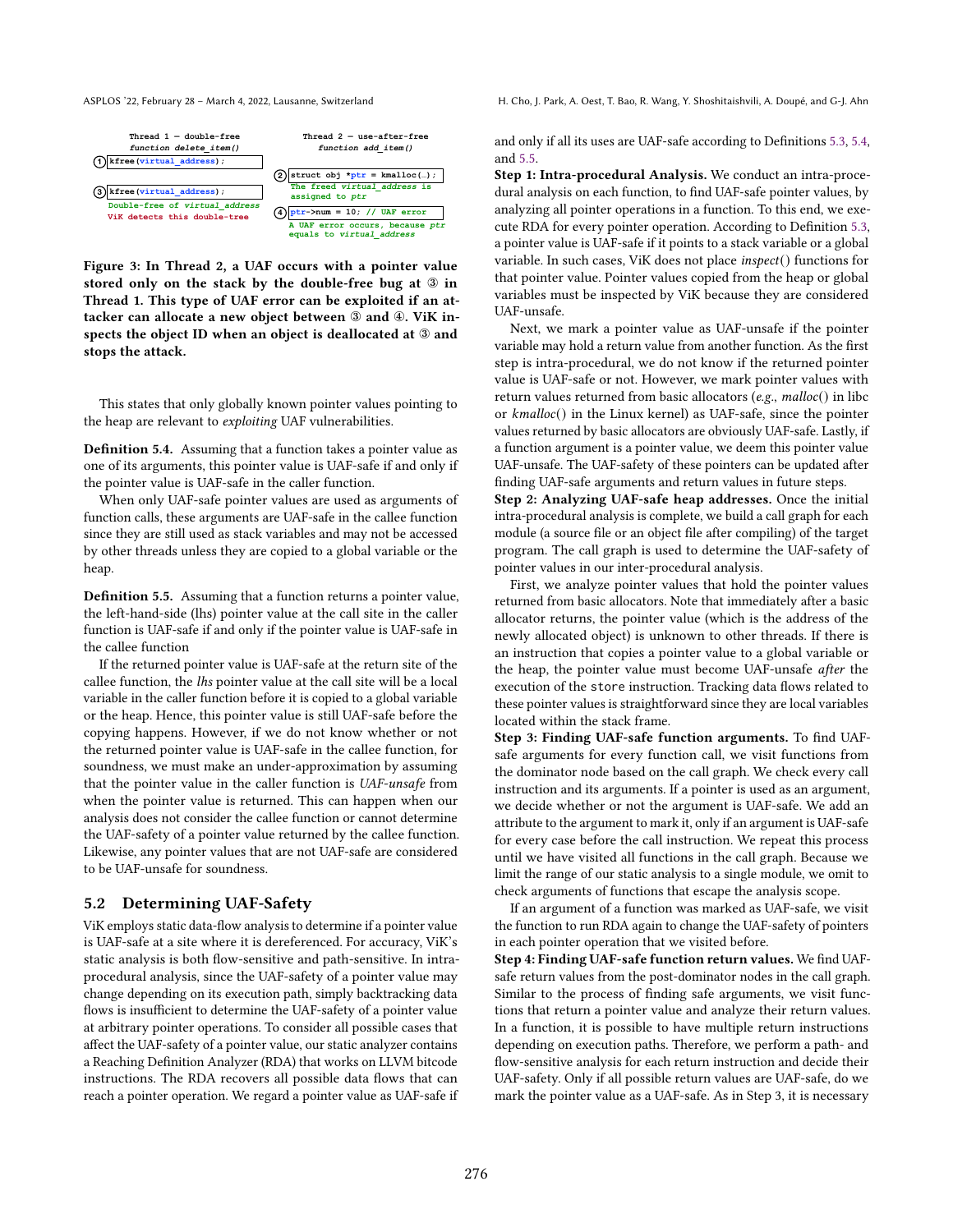ViK: Practical Mitigation of Temporal Memory Safety Violations through Object ID Inspection ASPLOS '22, February 28 - March 4, 2022, Lausanne, Switzerland

to execute the RDA again for every function after finding UAF-safe return values. The UAF-safety of pointer values can be changed depending on the UAF-safe return values.

Step 5: Finding the first memory access in a function. Through the previous analyses, the UAF-safety of all pointer values has been decided. In the last step, we optimize the number of  $\text{insect}()$  functions for each function. The idea of this step is to inspect only the very first pointer operation of a UAF-unsafe pointer value in a function, and thus, UAF-unsafe pointer values are inspected once in every function. We carefully take this step using RDA to detect changes of pointer values along all possible execution paths. We thus are able to find the first memory access among pointer operations using the same pointer value. This optimization significantly decreases the runtime overhead, but it may lead to false negatives. We discuss its security implications further in [Section 7.3.](#page-7-0)

#### <span id="page-6-0"></span>5.3 Transformation

In the transformation phase, we first insert the  $\mathit{insect}()$  function before pointer operations that ViK must inspect during runtime. In the  $\mathit{inspect}()$  function, ViK does not store the restored virtual address back to memory, but stores it only in a register temporarily and accesses the heap by referencing the register. We thus need to insert a  $\text{restore}()$  function before all the other pointer operations using ViK-protected pointer values. The  $\textit{restore}()$  function is used to temporarily recover the canonical form of a virtual address through only a bitwise operation. Consequently, ViK-protected pointer values must go through either the *inspect*() or  $\text{restore}()$ function before a pointer operation. When deallocating an object, only the  $\text{inspect}()$  function is used. ViK inlines these functions at each inspection site. Compared to inserting a call instruction that invokes the inspection function, inlining increases the size of prgrams but it is critical to lowering the runtime overhead.

Next, ViK replaces function calls to basic allocators and deallocators with call instructions that will invoke the wrapper functions. When a new object is allocated, the wrapper functions will generate an object ID, store the object ID at the base address of the object, and return it to the caller as part of the pointer value. In wrappers for deallcaotors, ViK inspects the object ID before an object is deallocated.

Pointer arithmetic. Since ViK only uses the unused bits of a pointer value, all legal pointer arithmetic operations  $(*, *+**, *-*,$ and "-") can be used on ViK-protected pointers without restoring them first. In rare cases, pointer values may be used in a comparison (e.g.,  $ptr1 == ptr2$ ), where the object IDs in the two pointer values are different if they are not derived from the same base pointer. In such cases, ViK will restore the pointer values before comparing pointers.

# 6 IMPLEMENTATION

We implement ViK in both OS kernels (Linux kernel 4.12 on x86-64 and Android kernel 4.14 on AArch64) and user-space applications. Also, we implement ViK $_{TBI}$  using the Top Byte Ignore (TBI) feature of recent ARM processors.

<span id="page-6-1"></span>

|                         | 1 <b>void</b> inspect(pointer_value) {                                     |
|-------------------------|----------------------------------------------------------------------------|
| $\mathbf{2}$            | $PTR_ID = pointer_value \gg 48$ ;                                          |
| $\overline{\mathbf{3}}$ | $BI = PTRID & 0 \times 003f$ ;                                             |
| $\overline{4}$          | BA = (pointer_value & $\sim (2^M - 1))$ ) (BI << N)   0xffff000000000000;  |
| 5.                      | OBJ $ID = *BA$ :                                                           |
| 6                       | pointer_value = pointer_value & $(\sim(PTR_1D \sim OBJ_1D) \ll 48)$ ; /*If |
|                         | two object IDs do not match, dereferencing this new                        |
|                         | pointer_value will raise an exception.*/}                                  |

Listing 2: The pseudocode of the *inspect*() function which only consists of bitwise operations and a load operation for minimal execution overhead. Protected pointer values are restored to their canonical forms if object IDs are matched.

# 6.1 Kernel Implementation

ViK is mostly architecture-agnostic for user-space and kernel protection, as long as unused pointer bits are available on the target architecture. The only step to adapt ViK to OS kernels is to patch a small amount of inline assembly code, such as inline functions implemented in atomic.h, because LLVM IR passes cannot analyze, modify, or rewrite assembly code. We added or modified 446 and 363 lines of code for Linux and Android kernels, respectively. The Linux kernel has many basic memory allocators, and our implementation handles all allocators of the kmalloc and kmem\_cache\_alloc family. Note that we excluded source code related to the booting process from instrumentation because these functions will no longer execute after booting is complete.

Inspection logic. Since the inspect() function checks every pointer dereference, its implementation is critical to minimizing ViK's runtime overhead. Therefore, we implemented the inspect() function in a conditional-instruction-free manner. We only use bitwise instructions to inspect pointer values, however, the inspect() function must still raise an exception when a pointer value and an object have different object IDs. The key idea is outsourcing the job of raising exceptions upon unmatched object IDs to the CPU.

[Listing 2](#page-6-1) shows the pseudocode of inspect() function that consists of bitwise instructions and one memory access for loading the object ID from the heap. First, the function extracts the object ID from a pointer value by bit shifting (Line 3). Second, on Lines 4 and 5, it obtains the base identifier and the base address of the object. Third, it loads the object ID from the actual object stored in memory. Then, the inspect() function performs a bitwise XOR operation using object IDs stored in the pointer value and the object. The result of this operation is used for a bitwise AND operation with the pointer value. If the two object IDs are identical, the pointer value will be of the canonical form (for the kernel, all the unused bits will be 1), and thus, the pointer value will be properly dereferenced and the corresponding object will be accessed. Otherwise, the processor will raise an exception.

Enforcing memory alignment. In ViK-protected programs, all memory objects must be located at aligned memory addresses that are derived from the constant  $N$ , which is used for generating the base identifier. However, the basic allocators of the Linux kernel do not guarantee this memory alignment requirement. Therefore, we enforce memory alignments by wrapping basic allocators in custom wrapper functions in which additional bytes are added to enforce alignment.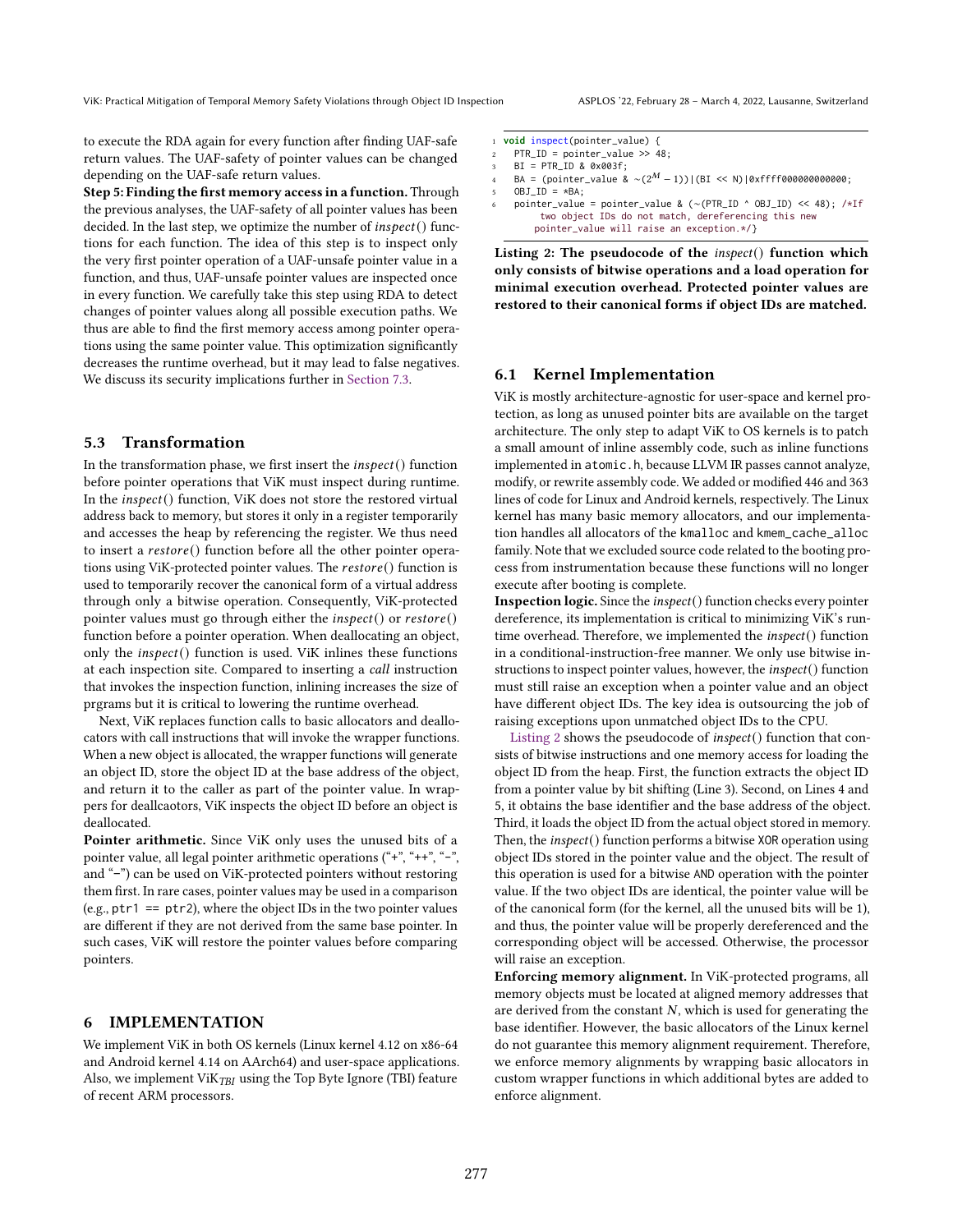<span id="page-7-3"></span>Table 1: The sizes of structures dynamically allocated in Linux kernel 4.12. Roughly 98% of structures is smaller than 4 KB.

|       |              |              |    |  | Allocation size (byte) $M \tN$ $M-N$ Alignment Percentage |        |
|-------|--------------|--------------|----|--|-----------------------------------------------------------|--------|
|       |              | $x \leq 256$ | -8 |  | 16                                                        | 76.73% |
| 256 < | $\mathbf{x}$ | < 4096       | 12 |  | 64                                                        | 21.31% |

The wrappers execute the following operations: (1) When an object is allocated, they allocate  $(2^N + 8)$  bytes more than the size of the object, where  $2^N$  bytes is the size of a basic alignment unit. The additional 8 bytes are used for storing an object ID. (2) The wrappers then determine a base address that is aligned to  $2^N$  within the allocated memory region. Because the wrapper allocated an additional  $2^N$  bytes, there must be an address that is aligned by  $2^N$  bytes. (3) The wrappers store the object ID at the base address. (4) The wrappers return a pointer value with a value of the base address plus 8, after storing the object ID into the pointer value's unused bits. If the aligned memory address is  $X + 2^N$  (where  $X$  is a virtual address returned from the basic allocator), the wrappers store the object ID at the address  $X + 2^N$  and the object will use memory from address  $X+2^N+8.$  Because the wrappers allocate an additional  $2^N$  + 8 bytes, the object can be stored from the virtual address  $(X + 2^N + 8)$ .

# 6.2 Vi $K_{TBI}$  for AArch64 on Android Kernel

 $ViK<sub>TBI</sub>$  using the TBI feature of recent ARM processors achieves much lower performance overhead. With TBI, software can use the most significant 8 bits of the virtual address to hold additional information about an address. By employing this hardware feature, ViK can utilize the 8 bits without handling it in software. However, because only 8 bits are available, we do not use the base identifier in ViK<sub>TBI</sub> in order to have 8-bit entropy for object IDs. This implies that only pointer values that point to the base addresses of objects can be inspected. Also, when an object is created, we insert padding bytes and store an object ID right before the base address of an object so that the ID can be accessed via the base address. Albeit ViK $_{TBI}$ cannot provide as strong of security as ViK can, its high efficiency makes it very practical. We evaluate the security effectiveness and performance overhead in [Section 7.](#page-7-2)

#### <span id="page-7-1"></span>6.3 Determining the Constants

As discussed in [Section 4.1,](#page-3-2) our proof-of-concept implementation of the instrumentation pass has a functionality to provide the sizes of dynamically allocated memory objects so that we can analyze them and decide the two parameters. [Table 1](#page-7-3) shows our results on the size of objects dynamically allocated in Linux kernel 4.12. This object memory size analysis helps with ViK's effectiveness and is done one-time for the kernel. Based on this analysis, we found that over 98% of the kernel memory objects are smaller than 4 KB. In the Android kernel, about 98% of memory objects are smaller than 4 KB as well. Therefore, for the security evaluation, we used 6-bit base identifiers with the parameters  $M=12$  and  $N=6$  to have 10-bit identification codes for all objects, and we did not assign an object ID for the objects which are larger than 4 KB. We set the constants according to the  $M$  and  $N$  shown in [Table 1](#page-7-3) for evaluating the memory overhead of ViK. It is worth noting that different sets of the constants  $(M \text{ and } N)$  can be used for optimal memory overhead on each system. The prototype of ViK only supports these sets of parameters, and we leave this implementation improvement as future work (see [Section 8\)](#page-9-0).

# <span id="page-7-2"></span>7 EVALUATION

We evaluate the effectiveness and performance of ViK in protecting OS kernels and user-space programs.

## 7.1 Experiment Setup

For OS kernels, we built Linux kernel 4.12 on x86-64 and Android kernel 4.14 on AArch64. All the experiments were conducted on a workstation with an Intel i7-6700 CPU with Ubuntu 18.04 x86-64 and on a development board featuring an ARM Cortex-A76 for the Android kernel.

Optimization modes. We evaluate ViK-protected OS kernels in the following optimization modes.

- Vi $K_S$ : An inspect() function is inserted for every dereference of possibly UAF-unsafe pointers.
- Vi $K_O$ : All optimization methods presented in [Section 5.2](#page-5-0) are enabled. In this mode, ViK only inspects the first object access of each UAF-unsafe pointer in every function.
- Vi $K<sub>TBI</sub>$ : Vi $K$  is implemented using the Top Byte Ignore (TBI) feature of AArch64, where ViK inspects only pointer values that point to the base address of objects.

## 7.2 Kernel Instrumentation Results

We measured the number of inserted inspection functions (inspect()) and the increase of image sizes after deploying each of the three variants of ViK on Ubuntu and Android kernels in different archi-tectures. Our results, in [Table 2,](#page-8-0) show that in both kernels,  $\mathrm{ViK}_{S}$ inserted inspection functions for around 17% of pointer operations, which means the static analysis regarded 17% of all pointer operations as potentially operating on UAF-unsafe pointers. The other 83% of pointer operations were UAF-safe and do not need any protection. Moreover, in ViK<sub>O</sub> mode, our results show that only  $4\%$ of pointer operations must be inspected by ViK:  $ViK<sub>O</sub>$  decreases runtime overhead by omitting protection for over three quarters of all UAF-unsafe pointer operations. Vi $K_{TBI}$  further reduces runtime overhead by only instrumenting less than 8% of pointer operations that are protected by  $ViK_O$ .

### <span id="page-7-0"></span>7.3 Security Effectiveness

ViK mitigates UAF exploits with no false positives (i.e., incorrectly blocking pointer accesses that are not UAF). Nonetheless, ViK may have false negatives and allows a UAF exploit: If an object that has been re-allocated to the freed region has the same object ID as the victim object because of an object ID collision, ViK cannot mitigate the UAF exploit. Fortunately, as discussed in [Section 4.2,](#page-4-1) the probability of an object ID collision is small enough to make ViK practical.

Another case of false negatives occurs only in  $ViK<sub>O</sub>$  where  $ViK$ does not mitigate the exploit immediately but instead exhibits a delayed mitigation. [Figure 4](#page-8-1) shows a case where a UAF exploit occurs due to a race condition. If dealloc() is executed at any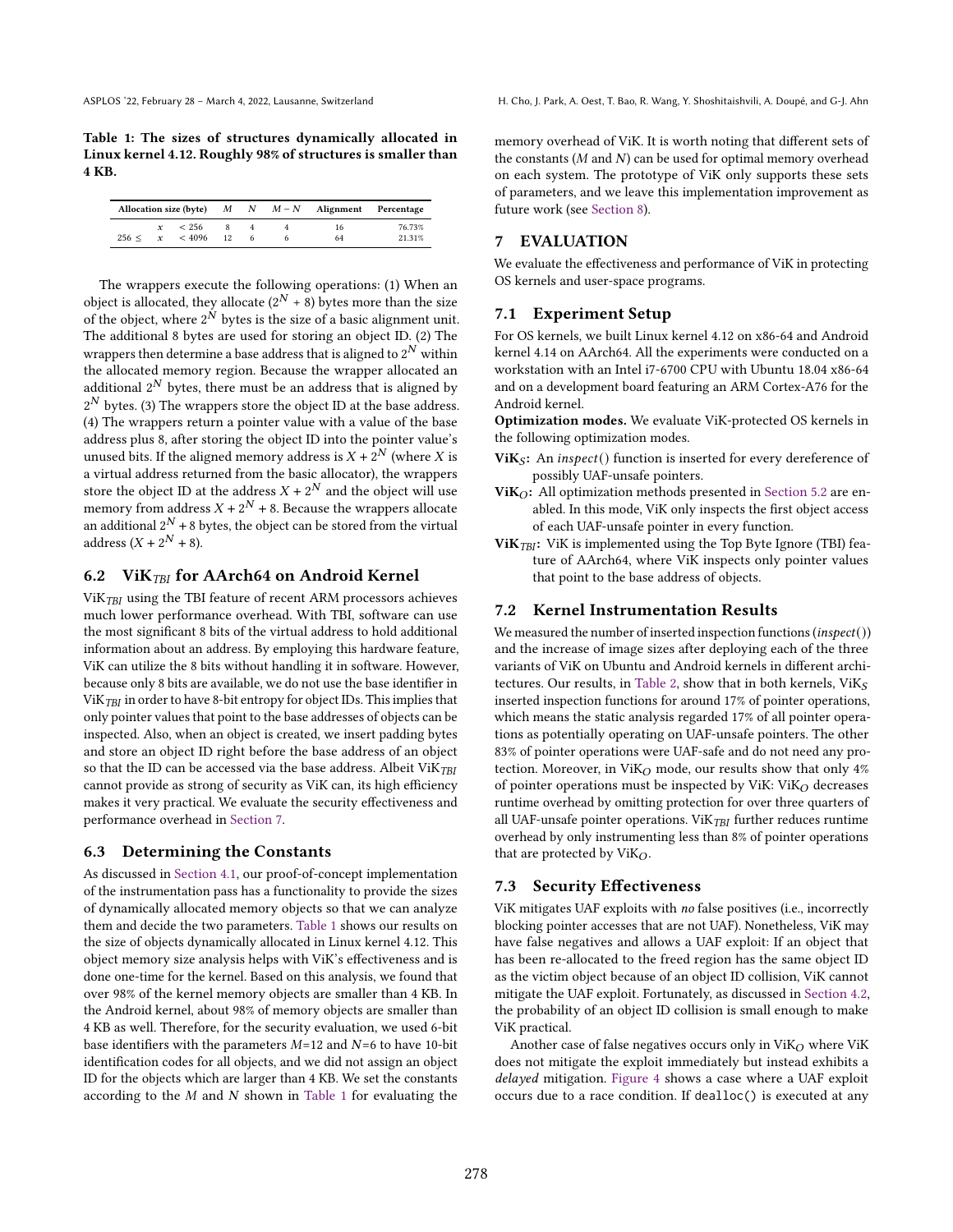<span id="page-8-0"></span>Table 2: Statistics of ViK-protected Linux kernel 4.12 (x86-64) and Android kernel 4.14 (AArch64). About 17% of all pointer operations involve UAF-unsafe pointers. ViK<sub>O</sub> and ViK<sub>TBI</sub> instrument much fewer pointer operations than ViK<sub>S</sub> does.

| Kernel &                       | Mode                                               |          | Image size (MB)                                                  |                   | <b>Build time</b>                                                 | # of pointer operations | $#$ of inspect() functions (%)                       |
|--------------------------------|----------------------------------------------------|----------|------------------------------------------------------------------|-------------------|-------------------------------------------------------------------|-------------------------|------------------------------------------------------|
| Architecture                   |                                                    | Original | ViK (delta %)                                                    | Original          | ViK (delta)                                                       |                         |                                                      |
| Linux kernel 4.12<br>x86-64    | $V$ i $K_S$<br>$ViK\Omega$                         | 36.26    | $63.38 (+27.12\%)$<br>$48.33 (+12.07\%)$                         | 19m 11s           | $26m 31s (+7m 20s)$<br>$22m 10s (+2m 59s)$                        | 2.401.337               | 421,406 (17.54%)<br>91,134 (3.79%)                   |
| Android kernel 4.14<br>AArch64 | $V$ i $K_{S}$<br>$ViK\Omega$<br>ViK <sub>TBI</sub> | 189.09   | $208.20 (+19.11\%)$<br>$200.94 (+11.85%)$<br>$200.93 (+11.84\%)$ | 23m <sub>3s</sub> | $27m$ 32s (+4m 29s)<br>$25m 38s (+2m 35s)$<br>$25m 30s (+2m 27s)$ | 2.012.421               | 333,020 (16.54%)<br>78,782 (3.91%)<br>25,969 (1.29%) |

<span id="page-8-1"></span>

Figure 4: Example code snippets that can cause a UAF error via a race condition.

time before the last dereference of global\_ptr, this variable will become a dangling pointer and will cause a UAF. Vi $K_S$  inspects every UAF-unsafe pointer operation (at both Line 2 and Line 4) and mitigates the UAF exploit. However,  $ViK_O$  only inserts inspection functions at Line 2 of race(). It is then possible for a UAF to occur if the object that global\_ptr points to is deallocated between executing Line 2 and Line 4. In the worst-case scenario, the attacker frees the victim object between Line 2 and Line 4 and re-allocates a new object to the dereferenced memory region, which will evade our protection. Vi $K_O$  will still mitigate the exploit if the pointer is dereferenced again in other functions later, as we have observed in CVE-2019-2215.

Mitigating real-world kernel exploits. To evaluate the effectiveness of ViK, we selected five known UAF vulnerabilities with public exploits on Linux kernel and tested them against a ViK-protected Linux kernel 4.12. All these vulnerabilities are related to race conditions. For Android kernel, we picked four UAF vulnerabilities, three out of which are caused by race conditions. All the exploits are collected from the Exploit Database and another research project FUZE [\[3,](#page-12-18) [36\]](#page-13-15). Five of these vulnerabilities (CVE-2017-17053, -15649, CVE-2019-2215, -2025, and -2000) can be exploited directly on Linux kernel 4.12 and Android kernel 4.14 (without ViK), while the other four vulnerabilities (CVE-2017-11176, -7533, -2636, CVE-2016-8655, and -4817) do not exist on our versions of Linux and Android kernels. We manually ported them onto Linux kernel 4.12 and Android Kernel 4.14 by reverting the related patches. Details of the selected vulnerabilities and the results of the security evaluation are shown in [Table 3.](#page-8-2) As expected, ViK-protected kernels, including  $ViK<sub>O</sub>$ , detected UAFs caused by these vulnerabilities.

TBI optimization. We evaluated the TBI-featured variant of ViK, ViK $_{TBI}$ , on Android kernel 4.14 and list the results in [Table 3.](#page-8-2) ViK $_{TBI}$ did not stop the exploit for CVE-2019-2215 because the exploit uses a pointer that points to the middle of an object while  $ViK_{TBI}$  only inspects pointers that point to the base address of an object. Also, it is worth noting that a delayed mitigation happened with CVE-2019-2000: Since the dangling pointer used in the exploit points to the middle of an object,  $ViK<sub>TBI</sub>$  did not detect the UAF exploit when this pointer is first dereferenced and the victim object is updated.

<span id="page-8-2"></span>

| Table 3: Experimental results of ViK against known UAF ex- |  |
|------------------------------------------------------------|--|
| ploits in OS kernels.                                      |  |

| Linux kernel 4.12 |                       |                  |                     |                       |  |  |
|-------------------|-----------------------|------------------|---------------------|-----------------------|--|--|
| <b>CVE</b>        | <b>Race Condition</b> | $V$ i $K_S$      | Vi $K_O$            | (ViK <sub>TBI</sub> ) |  |  |
| CVE-2017-17053    | Yes                   |                  | J                   | $(\mathcal{S})$       |  |  |
| CVE-2017-15649    | Yes                   |                  |                     | $(\checkmark)$        |  |  |
| CVE-2017-11176    | Yes                   |                  |                     | $\boldsymbol{V}^*$    |  |  |
| CVE-2017-2636     | Yes                   |                  |                     | $(\checkmark)$        |  |  |
| CVE-2016-8655     | Yes                   |                  |                     | $(\mathcal{S})$       |  |  |
| CVE-2016-4557     | Yes                   |                  |                     | $(\sqrt{2})$          |  |  |
|                   |                       |                  | Android kernel 4.14 |                       |  |  |
| <b>CVE</b>        | <b>Race Condition</b> | ViK <sub>S</sub> | Vi $K_O$            | $ViK$ <i>TBI</i>      |  |  |
| CVE-2019-2215     | No                    |                  |                     |                       |  |  |
| CVE-2019-2025     | Yes                   |                  |                     |                       |  |  |
|                   |                       |                  |                     |                       |  |  |
| CVE-2019-2000     | Yes                   |                  |                     |                       |  |  |

: ViKTBI did not immediately stop the exploit when UAF happened, but it stopped the attack through a delayed mitigation.

However, ViK $_{TBI}$  detected the UAF when the original pointer (which points to the base address of the object) is later used before returning from the kernel to user space, which illustrates the effectiveness of ViK even when applying all aforementioned optimizations. Finally, since current x86-64 CPUs do not implement TBI, we examined every Linux kernel vulnerability in our dataset, manually analyzed if ViK $_{TBI}$  will defend against each UAF exploit, and present the results in the ViK $_{TBI}$  column of Linux kernel in [Table 3.](#page-8-2)

Sensitivity analysis of object IDs. We performed a sensitivity analysis of object IDs by using Linux kernel UAF exploits in [Table 3.](#page-8-2) For the analysis, we executed each exploit 2,000 times on a ViKprotected Linux kernel. Eventually, ViK detected all UAF errors. As the result demonstrates, creating a successful exploit is very difficult under ViK because an attacker must re-allocate an object that has the same base identifier as the victim object and the newly allocated object must have the same object ID which is randomly selected (the random space is not decreased by allocating new objects).

# 7.4 Performance: OS Kernels

For performance evaluation, we used two renowned benchmark tools: LMbench and UnixBench. We then evaluated the memory overhead of each kernel when protected by ViK.

Micro benchmarks on kernels. We first present the benchmark results using LMbench which measures latency and basic costs of key operations of UNIX/POSIX systems [\[21\]](#page-13-16). [Table 4](#page-9-1) shows the results for each kernel. In  $ViK_O$ , the average percentages of increased latency are 20.71% and 19.86% on the Ubuntu and Android kernel, respectively. Because ViK inserts fewer inspect() functions into the Android kernel, its performance overhead is lower than ViK on the Linux kernel 4.12. As expected, ViK $_O$  has substantially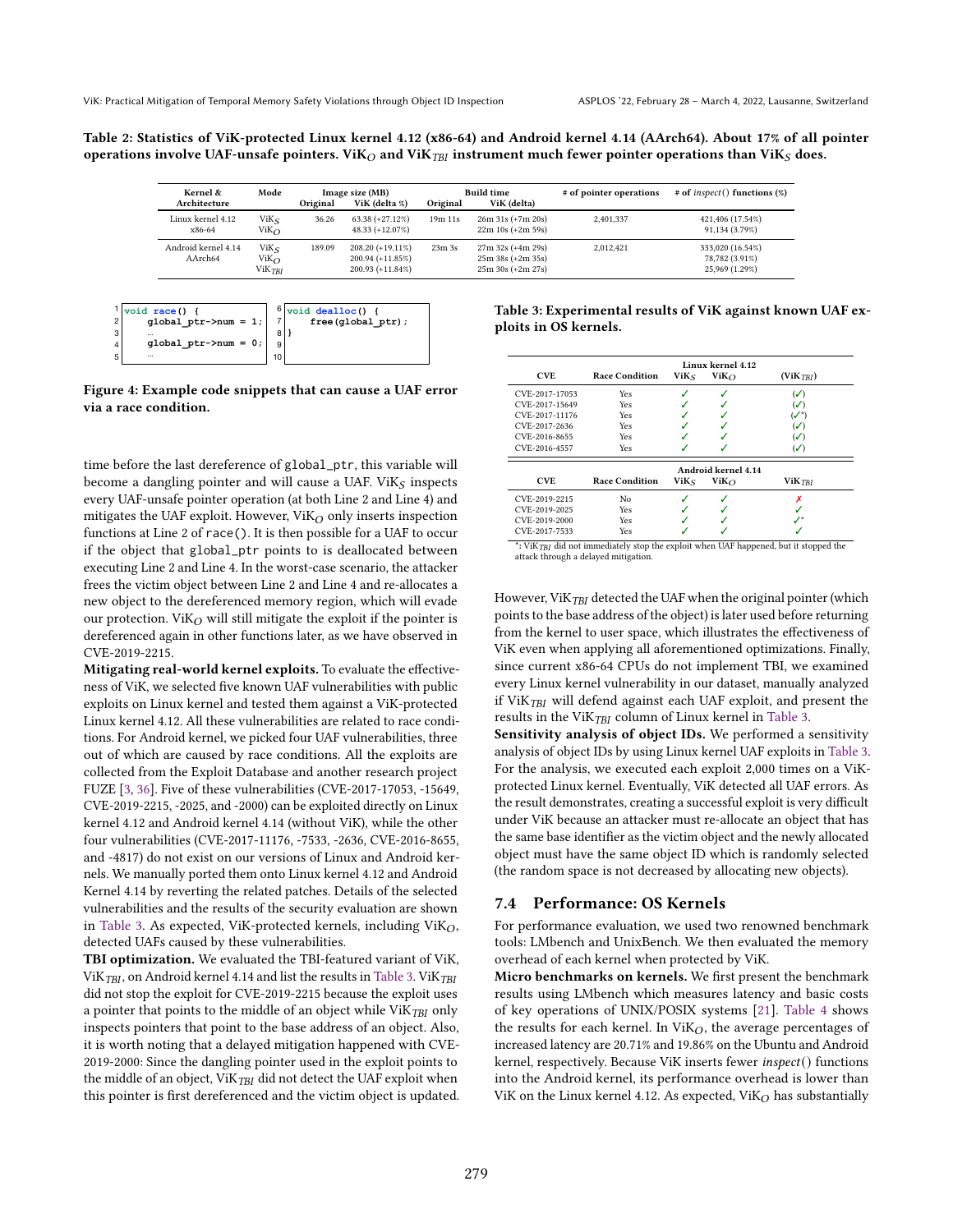<span id="page-9-1"></span>Table 4: The runtime overhead measured by LMbench.

|                                         | Linux kernel 4-12 |          | Android kernel 4.14 |           |  |  |  |
|-----------------------------------------|-------------------|----------|---------------------|-----------|--|--|--|
| Benchmark                               | ViK <sub>S</sub>  | Vi $K_O$ | ViK <sub>S</sub>    | $ViK_{O}$ |  |  |  |
| <b>Latency</b> (percentage of increase) |                   |          |                     |           |  |  |  |
| Simple syscall                          | 16.88%            | 10.82%   | 15.60%              | 7.16%     |  |  |  |
| Simple fstat                            | 96.74%            | 67.41%   | 68.86%              | 47.15%    |  |  |  |
| Simple open/close                       | 140.40%           | 77.01%   | 74.88%              | 38.62%    |  |  |  |
| Select on fd's                          | 23.19%            | 15.42%   | 35.52%              | 28.47%    |  |  |  |
| Sig. handler installation               | 6.36%             | 4.09%    | 19.24%              | 6.37%     |  |  |  |
| Sig. handler overhead                   | 41.19%            | 4.34%    | 113.83%             | 46.86%    |  |  |  |
| Protection fault                        | 0%                | 0%       | 5.52%               | 0%        |  |  |  |
| Pipe                                    | 40.91%            | 26.48%   | 60.80%              | 15.45%    |  |  |  |
| AF UNIX sock stream                     | 26.91%            | 8.35%    | 77.91%              | 23.80%    |  |  |  |
| Process fork+exit                       | 85.90%            | 68.01%   | 35.13%              | 16.40%    |  |  |  |
| Process fork+/bin/sh-c                  | 96.45%            | 62.66%   | 32.21%              | 14.31%    |  |  |  |
| GeoMean                                 | 40.77%            | 20.71%   | 37.13%              | 19.86%    |  |  |  |

<span id="page-9-2"></span>Table 5: The performance overhead measured by UnixBench.

|                              | Linux kernel 4.12 |         | Android kernel 4.14 |             |  |
|------------------------------|-------------------|---------|---------------------|-------------|--|
| Benchmark                    | ViK5              | $ViK_O$ | ViΚς                | $ViK\Omega$ |  |
| Dhrystone 2                  | $0\%$             | $0\%$   | 0%                  | 0%          |  |
| DP Whetstone                 | 0.83%             | 0.21%   | $0\%$               | 0%          |  |
| Execl Throughput             | 77.95%            | 48.18%  | 50.32%              | 28.62%      |  |
| File Copy 1024 bufsize       | 100.30%           | 56.43%  | 123.00%             | 61.13%      |  |
| File Copy 256 bufsize        | 99.33%            | 54.45%  | 148.91%             | 77.51%      |  |
| File Copy 4096 bufsize       | 70.71%            | 41.89%  | 71.42%              | 34.01%      |  |
| Pipe Throughput              | 110.90%           | 74.66%  | 60.77%              | 41.55%      |  |
| Pipe-based Ctxt. Switching   | 126.70%           | 80.78%  | 50.09%              | 0.39%       |  |
| Process Creation             | 85.05%            | 57.22%  | 42.53%              | 22.58%      |  |
| Shell Scripts (1 concurrent) | 58.47%            | 36.16%  | 34.88%              | 22.13%      |  |
| Shell Scripts (8 concurrent) | 55.96%            | 35.71%  | 27.24%              | 16.02%      |  |
| System call overhead         | 8.89%             | 1.11%   | 30.18%              | 15.45%      |  |
| GeoMean                      | 45.14%            | 22.20%  | 54.80%              | 19.80%      |  |

better performance. Compared with ViK<sub>S</sub>, on both kernels, ViK<sub>O</sub> exhibits about 20% lower performance overhead.

We also evaluated ViK-protected kernels using UnixBench, which includes benchmarks that test the performance of a UNIX-like system [\[1\]](#page-12-19). It generates a system index score as an overall indicator of the performance. As shown in [Table 5,](#page-9-2) the results are similar to the average percentages of increased latency in [Table 4.](#page-9-1) In summary, micro benchmark results show that the ViK-protected OS kernels incur around 22% and 20% runtime overhead on Android and Linux kernels, respectively.

Memory overhead. To measure the memory overhead of ViKprotected kernels, we checked the total amount of memory used by each kernel in /proc/meminfo. We measured the memory usage (1) after the system finished booting, and (2) after running LMbench and report the results in [Table 6.](#page-9-3) When ViK aligned memory addresses by 64 bytes, the overall memory overhead was around 42%. ViK achieved much lower memory overhead when it employed the alignment strategy as described in [Table 1](#page-7-3) where 16-byte alignment is used for objects smaller than 256 bytes and 64-byte alignment is used for other objects. There is no difference in memory usage between ViK<sub>S</sub> and ViK<sub>O</sub> mode because they allocate the same number of objects. The major source of memory overhead is the amount of memory added to structs to guarantee the alignment. In our implementation of ViK, we used the constants shown in [Table 1.](#page-7-3) For lower memory overhead, ViK will need various sets of  $M$  and  $N$  that are optimally calculated for different sizes of kernel objects, which requires a more complex implementation that we leave as future work.

ASPLOS '22, February 28 - March 4, 2022, Lausanne, Switzerland H. Cho, J. Park, A. Oest, T. Bao, R. Wang, Y. Shoshitaishvili, A. Doupé, and G-J. Ahn

<span id="page-9-3"></span>Table 6: Memory overhead imposed by ViK on each kernel.

|                  | After Reboot (%) |         | After Bench (%) |         |
|------------------|------------------|---------|-----------------|---------|
| Memory alignment | Ubuntu           | Android | Ubuntu          | Android |
| Table 1          | 13.08%           | 16.01%  | 25.03%          | 28.30%  |
| 64 bytes         | 42.42%           | 43.98%  | 41.69%          | 43.89%  |

<span id="page-9-4"></span>Table 7: The performance and memory overhead on ViK $_{TBI}$ protected Android kernel.

| Android kernel $4.14 - ViK$ <sub>TBI</sub><br>UnixBench benchmarks<br>LMbench benchmarks<br>Overhead<br>Overhead |       |                             |        |  |  |  |
|------------------------------------------------------------------------------------------------------------------|-------|-----------------------------|--------|--|--|--|
| Dhrystone 2                                                                                                      | $0\%$ | Simple syscall              | $0\%$  |  |  |  |
| DP Whetstone                                                                                                     | $0\%$ | Simple fstat                | $0\%$  |  |  |  |
| <b>Execl Throughput</b>                                                                                          | $0\%$ | Simple open/close           | 0.9%   |  |  |  |
| File Copy 1024 bufsize                                                                                           | 1.0%  | Select on fd's              | 0.2%   |  |  |  |
| File Copy 256 bufsize                                                                                            | 6.3%  | Sig. handler installation   | $0\%$  |  |  |  |
| File Copy 4096 bufsize                                                                                           | $0\%$ | Sig. handler overhead       | $0\%$  |  |  |  |
| Pipe Throughput                                                                                                  | $0\%$ | Protection fault            | $0\%$  |  |  |  |
| Pipe-based Ctxt. Switching                                                                                       | $0\%$ | Pipe                        | $0\%$  |  |  |  |
| Process Creation                                                                                                 | 1.1%  | AF UNIX sock stream         | 2.1%   |  |  |  |
| Shell Scripts (1 concurrent)                                                                                     | $0\%$ | Process fork+exit           | $0\%$  |  |  |  |
| Shell Scripts (8 concurrent)                                                                                     | $0\%$ | Process for $k$ +/bin/sh -c | $0\%$  |  |  |  |
| System Call Overhead                                                                                             | $0\%$ |                             |        |  |  |  |
| GeoMean                                                                                                          | 1.91% | GeoMean                     | 0.72%  |  |  |  |
| Memory overhead<br>After Reboot                                                                                  | 7.80% | After Bench                 | 17.50% |  |  |  |

**Performance of ViK** $_{TBI}$ . The use of TBI and the reduced number of inspection functions make the runtime overhead of ViK $_{TBI}$  neg-ligible (<2%) as shown in [Table 7.](#page-9-4) The memory overhead of  $ViK_{TBI}$ is low: 8% after booting and 17% after running benchmarks. We believe the performance of ViK $_{TBI}$  is sufficiently low to be deployed on customer-facing devices.

### <span id="page-9-0"></span>8 LIMITATIONS

Protection scope. As in [Section 3,](#page-2-1) currently ViK does not handle stack pointers, i.e., those pointing to any part of stack frames, because such pointers have a short lifetime bounded by a function, and thus, attackers have a limited time to access such pointers, which makes stack pointers hard to exploit. However, we believe that ViK can be extended for preventing stack-based temporal safety violations by using a similar mechanism for heap objects. Also, inspecting only the very first pointer operation of a UAF-unsafe pointer value in a function might cause false negatives at the time when the pointer operation executes, but, we showed that ViK and ViK $_{TBI}$  could catch this case as discussed in [Section 7.3.](#page-7-0)

Static analysis. ViK finds pointer operations using UAF-unsafe pointers in a flow- and path-sensitive manner. We bypass common challenges of static analysis (e.g., scalability) by limiting the range of static analysis to individual modules. However, this design decision limits the potential of ViK's optimizations. We expect ViK to have even lower runtime overhead without sacrificing the security guarantees if we can apply inter-procedural and inter-modular optimizations.

Arbitrary memory read and write. Arbitrary memory read and write vulnerabilities, that are not based on temporal meory safety violations, may allow attackers to tamper the internal state of ViK, which enables Object ID forging. We argue that such vulnerabilities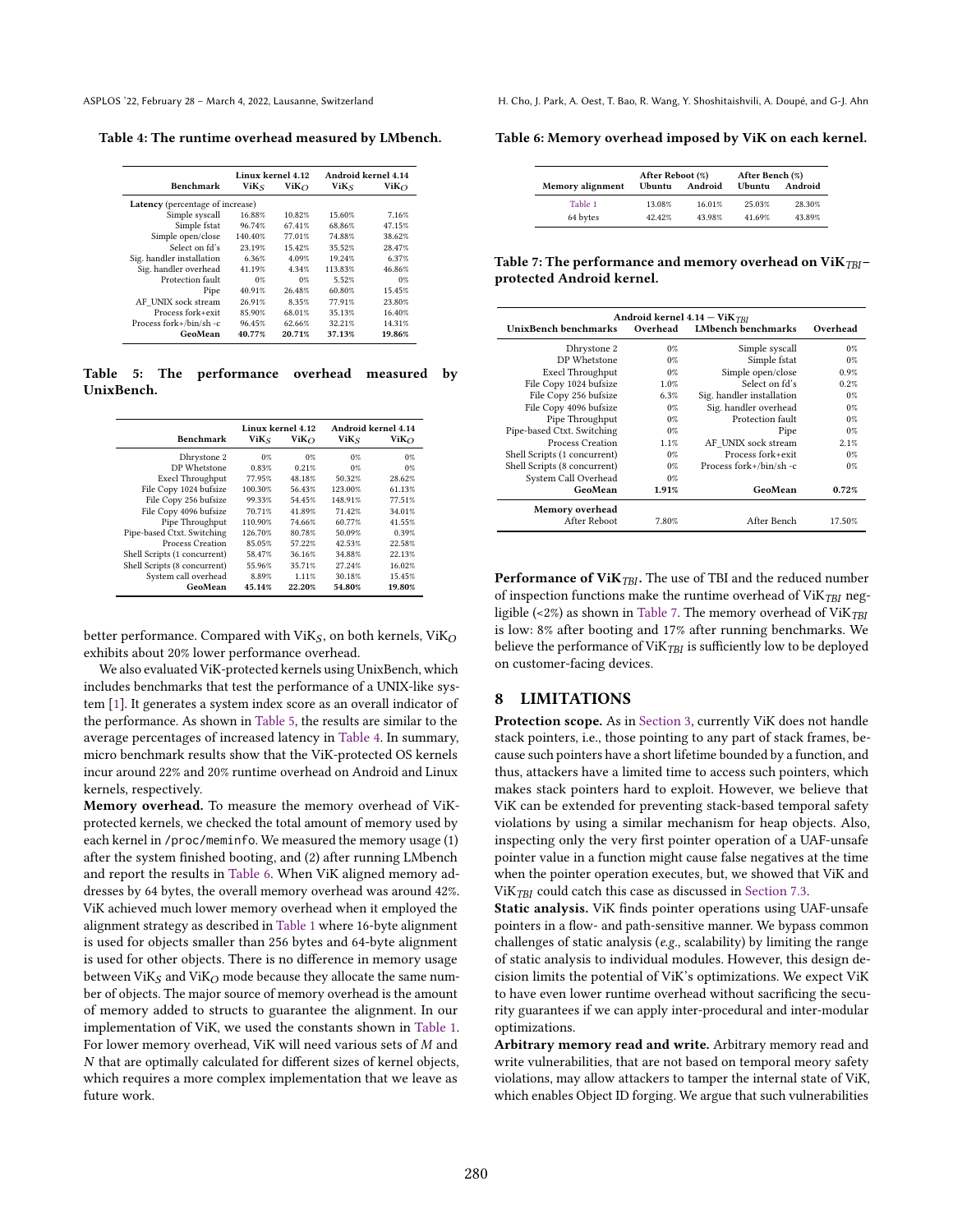are rare in real world. These vulnerabilities can be addressed by other defenses.

Implementation details. Although ViK allows users to determine the values of two parameters  $(M \text{ and } N)$  by analyzing sizes of all involved objects in the target program, manual effort is required to make optimal decisions. Using large slots may cause significant memory fragmentation, which may negatively impact runtime performance. Therefore, beyond identifying sizes of memory objects, automatically suggesting the optimal constants would be helpful to prevent unnecessary memory overhead. Also, ViK currently does not support objects larger than 4 KB. We leave this improvement as future work. In addition, ViK does not support using different sets of constants at the same time, which we deem as pure engineering effort. During instrumentation, base identifier calculation functions with different constants can be injected for each pointer operation, depending on the size of each object and predefined constants. We can further reduce memory overhead and cover more memory objects that are larger than 4 KB by implementing support of multiple sets of constant values.

Shifting pointers. The current implementation of ViK does not specially handle shift operations for pointers. Therefore, shifting a pointer (e.g., ptr = ptr  $\ast$  4) and simply using it without a proper restoration process of the pointer will make a system panic. Even though we have not met such cases yet, ViK's instrumentation pass may need to handle them provided shifting operations remove/ modify object IDs in pointers. We leave this limitation as future work.

57-bit memory address. For CPUs using the 57-bit linear-address space with 5-level paging [\[28\]](#page-13-17), we can only use the most significant 7 bits of the virtual address. Hence, we have to use 7-bit object IDs and inspect pointer operations accessing the base address of memory objects similar to  $ViK<sub>TBI</sub>$ .

#### 9 RELATED WORK

Access validation. Prior mitigation work validates memory accesses in ways that are similar to ViK [\[23,](#page-13-4) [25,](#page-13-5) [32\]](#page-13-6), but they all introduce significant runtime overhead and false positives. ViK achieves better performance than any other access validation approaches. Moreover, these defenses have compatibility issues that ViK does not have: CETS does not support multi-threading [\[25\]](#page-13-5), and MemSafe requires performing a full-program data-flow analysis [\[32\]](#page-13-6). Also, PTAuth suffers from the search time for the base address from interior pointers pointing to the middle of objects [\[23\]](#page-13-4). While ViK can search the base address in constant time, regardless of the size of objects, searching time of PTAuth linearly increases upon the size of objects (for a 1024-byte object, PTAuth has to run a PAC instruction 64 times in the worst case). In Linux kernel, it is very common to use such interior pointers, and thus, PTAuth would experience high performance overhead for searching base addresses of memory objects.

Pointer invalidation. Many systems attempt to detect the creation of dangling pointers by tracking reference relationships between pointers and objects [\[11,](#page-12-3) [18,](#page-12-4) [30,](#page-13-7) [34,](#page-13-8) [38\]](#page-13-9). Their designs differ regarding the format of the metadata and the manner in which the metadata is managed. CRCount uses a pointer bitmap to represent locations of heap pointers for reference counting [\[30\]](#page-13-7). pSweeper

invalidates dangling pointers through another thread that runs in the background, managing a live pointer list and sweeping dangling pointers [\[20\]](#page-12-5). DangSan employs an append-only per-thread pointer logger for each memory object [\[34\]](#page-13-8). DANGNULL records the relationship between objects in a hierarchical structure called shadowObjTree [\[18\]](#page-12-4). However, common to all approaches is the existence of the joint metadata, which imposes high runtime and memory overhead, especially for multi-threaded programs. Additionally, these approaches suffer from propagations of type-unsafe pointers and non-pointer type variables that have pointer values, because of the difficulty of achieving complete data flow analysis [\[18,](#page-12-4) [30,](#page-13-7) [34,](#page-13-8) [38\]](#page-13-9).

Safe memory allocation. Another type of UAF mitigation is to prevent reusing unsafe address spaces when a new object is allocated [\[7,](#page-12-1) [10,](#page-12-7) [12,](#page-12-2) [26,](#page-13-1) [31\]](#page-13-2). These approaches typically suffer from high memory overhead caused by their object allocation or memory management policies. FFmalloc [\[35\]](#page-13-3) and Markus [\[6\]](#page-12-0) showed good memory and performance overhead in user-space programs. However, ViK has much lower memory overhead in allocation-intensive programs (2.42%) than FFmalloc (about 53%) and Markus (about 40%). Also, these approaches are not intended to be used by OS kernels.

Hardware-based approach. WatchdogLite proposes a new instruction set (Intel's Instruction Set Architecture extension) for preventing out-of-bound accesses and UAF errors through compiler support [\[24\]](#page-13-18). BOGO utilizes bounds metadata managed by the Intel MPX for providing temporal memory safety [\[39\]](#page-13-19): When memory is deallocated, BOGO checks the bound metadata and invalidates dangling pointers. Although both approaches heavily rely on hardware features, they all impose significant runtime overhead.

# 10 CONCLUSION

Temporal memory safety violations are critical, and it is challenging to enforce a temporal memory safety in an efficient, strong, and flexible (widely applicable) manner. In this paper, we propose a novel approach, ViK, that detects UAF exploits with no false positives. Also, as our evaluation indicates, ViK imposes low overhead, and is a practical mitigation.

# ACKNOWLEDGMENTS

Many thanks to the anonymous referees for their thoughtful reviews. We would also like to thank our shepherd, Changhee Jung.

This material is based upon work supported in part by the National Research Foundation of Korea (NRF) grant funded by the Korea government (MSIT) (No. NRF-2021R1A4A1029650), the Defense Advanced Research Projects Agency (DARPA) HR001118C0060 and FA875019C0003, the Office of Naval Research (ONR) KK1847, and Samsung Research, Samsung Electronics.

Any opinions, findings, conclusions or recommendations expressed in this material are those of the author(s) and do not necessarily reflect the views of United States Government or any agency thereof.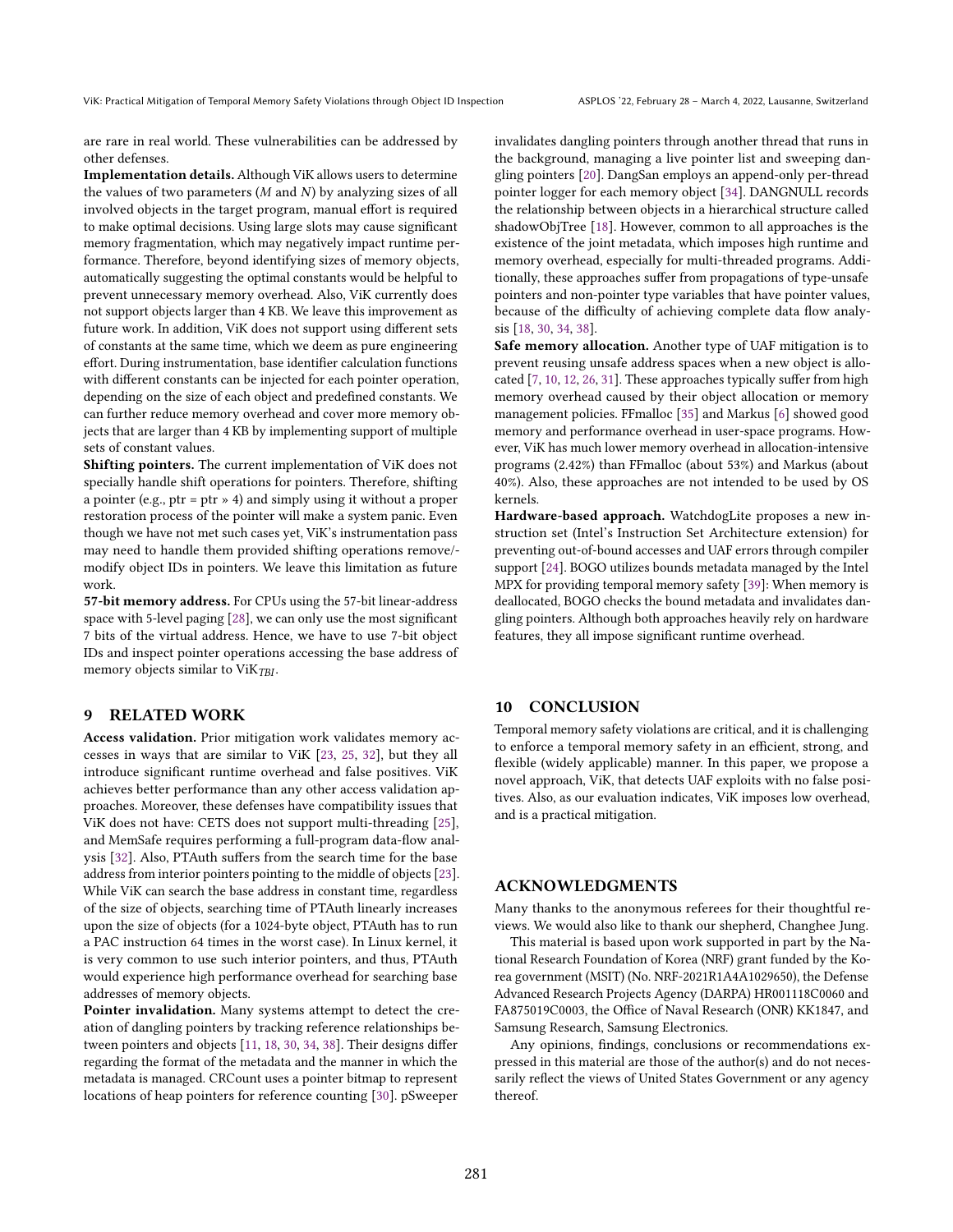<span id="page-11-0"></span>

Figure 5: Runtime and memory overhead comparison of the user-space implementation of ViK with FFmalloc, MarkUs, pSweeper, CRCount, Oscar, and DangSan on the SPEC CPU 2006 benchmark programs.

# A APPENDIX

# A.1 Running Example of the Static Analysis

[Listing 3](#page-12-20) shows an example of our static analysis result. In the ptr\_ops function, unsafe\_ptr has a UAF-unsafe return value from the get\_obj function, and thus, is unsafe even though the pointer is a stack variable. On the other hand, safe\_ptr is a safe pointer value (because the pointer value has not been stored in the heap or a global variable) and its operations are not inspected until the point where it may turn into an unsafe pointer value (from Line 23). However, the result of the function call at Line 23 does not affect the UAF-safety of the safe\_ptr's pointer operation at Line 26 since the code is under the else condition. Hence, ViK does not inspect the pointer operation on Line 26; however, ViK must inspect the pointer operation on Line 30. ViK omits the inspection of unsafe\_ptr's pointer operation on Line 31 because the unsafe pointer value has already been inspected by ViK and it does not contain a new unsafe pointer value copied from somewhere. If a new unsafe pointer value might be in unsafe\_ptr, ViK will inspect the pointer operation.

Our static analysis can confirm that an argument of the add function is a safe pointer value whenever the function is called; thus, ViK does not inspect the pointer operation using the argument on Line 4. On the contrary, unsafe\_ptr is used as an argument of the sub function. Hence, the pointer operation inside the sub function must be inspected, even though the pointer value has been inspected before the function is called.

As shown in the example, our static analysis is flow-sensitive and path-sensitive, which not only significantly reduces the performance overhead, but also helps provide robust security guarantees against UAF attacks.

# A.2 User-Space Implementation

We also implement ViK for C and C++ user-space programs. The user-space version of ViK is the same as the kernel-space ViK except for the following aspects:

- User-space programs use different allocators than the kernel, so the instrumentation pass creates appropriate wrappers for memory allocations such as malloc and calloc.
- In user-space, valid pointer values have the first 16 bits as 0, instead of 1 in the kernel. The inspect() function is changed in user-space ViK to account for this difference.
- Programs may use shared libraries that are ViK-unaware. ViK can be used in programs with ViK-unawre libraries. However, similar to the other compiler-based approaches [\[18,](#page-12-4) [30,](#page-13-7) [34\]](#page-13-8), if a library is not instrumented by the static instrumentation pass, pointer values that come from the ViK-unaware shared library cannot be inspected in ViK-protected programs.

# A.3 Performance: User-Space Programs

We evaluated the user-space ViK implementation by measuring the performance of ViK-protected C and C++ programs of SPEC CPU 2006. To evaluate the runtime and memory overhead of  $ViK<sub>O</sub>$ (16-byte aligned), We converted the LLVM instrumentation pass into a Link-Time Optimization (LTO) module and compiled the programs with the LTO module enabled. The experimental results are shown in [Figure 5.](#page-11-0) For clarity, we also include in the figure the overhead numbers of applying six state-of-the-art user-space runtime UAF protections (FFmalloc, MarkUs, pSweeper, CRCount, Oscar, and DangSan) on the same programs.<sup>[3](#page-11-1)</sup>

Runtime overhead. ViK has average runtime overhead of 10.6%, higher than FFmalloc (2.3%) and same as MarkUs within rounding error. PTAuth showed 26% of the runtime overhead on average for

<span id="page-11-1"></span> ${\rm ^3The}$  performance numbers of the previous work are extracted from the original papers or provided by their authors.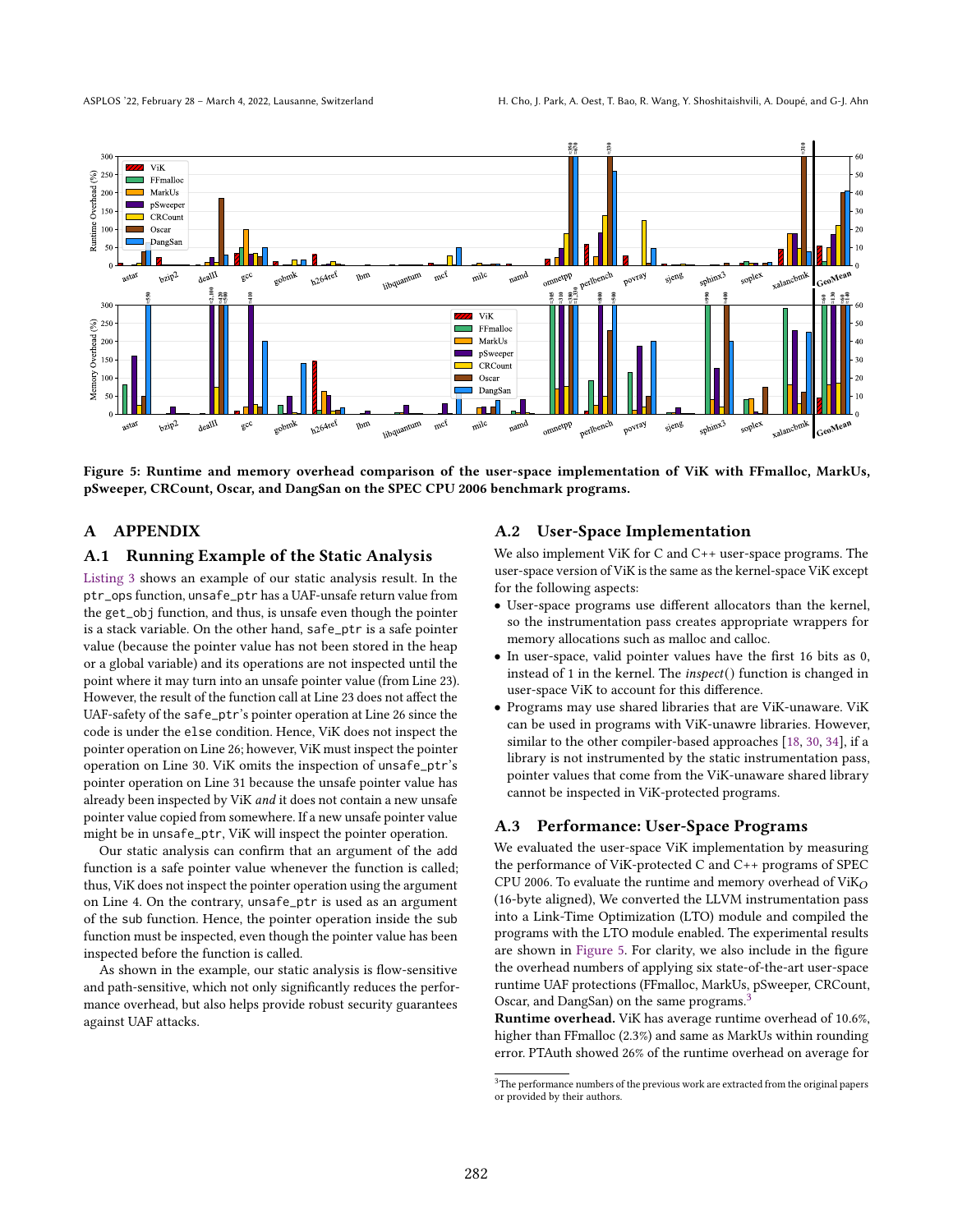ViK: Practical Mitigation of Temporal Memory Safety Violations through Object ID Inspection ASPLOS '22, February 28 - March 4, 2022, Lausanne, Switzerland

```
1 struct obj *global ptr = NULL;
 2
3 void add(struct obj *ptr) {
    *ptr += 5; /* safe */
5 }
6 void sub(struct obj *ptr) {
    *ptr -= 5; /* unsafe -> inspect() */
8 }
9 void make_global(struct obj *ptr) {
10 global_ptr = ptr;
11 }
12 void ptr_ops(int arg) {
13 struct obj *safe_ptr = malloc(4); /* safe */
14 struct obj *unsafe_ptr = get_obj(); /* unsafe */
15
16 \starsafe_ptr = 10; /* safe */
17 *unsafe_ptr = 10; /* unsafe -> inspect() */
18
19 add(safe_ptr);
20 sub(unsafe_ptr);
21
22 if( arg == 0 ) {
23 make_global(safe_ptr); /* safe -> unsafe */
24 }
25 else {
26 *safe_ptr = 10; /* safe */
27 global_ptr = malloc(4);
28 }
29
30 *safe ptr = 0: /* unsafe \rightarrow inspect() */
31 *unsafe_ptr = 0; /* unsafe -> restore() */
32 ...
33 }
```
Listing 3: An example of the static analysis result. Our flowsensitive and path-sensitive static analysis helps ViK reduce the performance overhead significantly as well as provide robust security guarantees against UAF attacks.

several SPEC 2006 benchmarks (i.e., bzip2, mcf, milc, gobmk, sjeng, libquantum, h264ref, lbm, and sphinx3), ViK imposes around 1% runtime overhead on average for the same benchmarks. ViK performs better than the other five defenses except for FFmalloc when we compare the average overhead on the most pointer-intensive 8 benchmarks in terms of the number of memory allocations and pointer operations (perlbench, omnetpp, mcf, gcc, povray, milc, xalancbmk, astar, soplex, and gobmk)-ViK incurs average runtime overhead of about 20%, while it is 25% for MarkUs, 27% for pSweeper, 48% for CRCount, 107% for Oscar, and 128% for DangSan. ViK performs better than FFmalloc for gcc (33.03% and 53.7%, respectively) that uses the largest amount of memory among the benchmarks [\[35\]](#page-13-3). This indicates that ViK would have better runtime performance than FFmalloc for programs which consumes a large amount of memory.

Compared to other defenses, ViK shows better or similar runtime overhead on all but two programs, which are bzip2 and h264ref. This is because in ViK, pointer dereferences have a larger impact on the runtime overhead than memory allocations or deallocations. These two programs have relatively low numbers of memory allocations and deallocations but possess high numbers of pointer dereferences, which are unideal for ViK. For example, during an execution of bzip2, the malloc function executed 8 times at the beginning of its compression routine and 6 times at the beginning of its decompression routine, which are much lower than the numbers for other programs.

Memory overhead. We measured the memory overhead of ViKprotected user-space programs by taking the maximum resident set sizes (RSS). ViK incurs average memory overhead of about 9%, compared with 61% for FFmalloc, 16% for MarkUs, 130% for pSweeper, 17% for CRCount, 60% for Oscar, 140% for DangSan. Overall, ViK achieves similar or lower memory overhead than the other solutions on all tested programs except for h264ref. We found that the majority of memory allocations in h264ref are small-sized, which severely penalizes ViK due to its memory alignment enforcement. This is supported by ViK's performance on the most four allocation-intensive benchmarks perlbench, xalancbmk, omnetpp, and dealII–ViK incurs much less memory overhead  $(2.42%)$  than the others (about 53% for FFmalloc, 40% for MarkUs, and 50% for CRCount).

# **REFERENCES**

- <span id="page-12-19"></span>[1] 2018. Byte-unixbench: A Unix benchmark suite. https://github.[com/kdlucas/byte](https://github.com/kdlucas/byte-unixbench)[unixbench.](https://github.com/kdlucas/byte-unixbench)
- <span id="page-12-12"></span>[2] 2019. Arm A-Profile Architecture Developments: Armv8.5-A. [https:](https://community.arm.com/developer/ip-products/processors/b/processors-ip-blog/posts/enhancing-memory-safety) //community.arm.[com/developer/ip-products/processors/b/processors](https://community.arm.com/developer/ip-products/processors/b/processors-ip-blog/posts/enhancing-memory-safety)[ip-blog/posts/enhancing-memory-safety.](https://community.arm.com/developer/ip-products/processors/b/processors-ip-blog/posts/enhancing-memory-safety)
- <span id="page-12-18"></span>[3] 2019. Exploit Database. [https://www](https://www.exploit-db.com).exploit-db.com.<br>[4] 2019. KASAN: remove use after scope bugs.
- <span id="page-12-16"></span>KASAN: remove use after scope bugs detection. [https:](https://kernel.googlesource.com/pub/scm/linux/kernel/git/torvalds/linux/+/7771bdbbfd3d6f204631b6fd9e1bbc30cd15918e) //kernel.googlesource.[com/pub/scm/linux/kernel/git/torvalds/linux/](https://kernel.googlesource.com/pub/scm/linux/kernel/git/torvalds/linux/+/7771bdbbfd3d6f204631b6fd9e1bbc30cd15918e)+/ [7771bdbbfd3d6f204631b6fd9e1bbc30cd15918e.](https://kernel.googlesource.com/pub/scm/linux/kernel/git/torvalds/linux/+/7771bdbbfd3d6f204631b6fd9e1bbc30cd15918e)
- <span id="page-12-13"></span>[5] 2019. White Paper: ARM v8.5-A Memory Tagging Extension. ARM.
- <span id="page-12-0"></span>[6] Sam Ainsworth and Timothy M Jones. 2020. MarkUs: Drop-in use-after-free prevention for low-level languages. In Proceedings of the 41st IEEE Symposium on Security and Privacy (Oakland). San Francisco, CA.
- <span id="page-12-1"></span>[7] Periklis Akritidis. 2010. Cling: A Memory Allocator to Mitigate Dangling Pointers. In Proceedings of the 19th USENIX Security Symposium (Security). Washingtion, DC, 177-192.
- <span id="page-12-6"></span>[8] Periklis Akritidis, Manuel Costa, Miguel Castro, and Steven Hand. 2009. Baggy Bounds Checking: An Efficient and Backwards-Compatible Defense against Outof-Bounds Errors. In Proceedings of the 18th USENIX Security Symposium (Security). Montreal, Canada.
- <span id="page-12-8"></span>[9] ARM. [n.d.]. Address spaces in Armv8-A. https://developer.arm.[com/architectures/](https://developer.arm.com/architectures/learn-the-architecture/memory-management/address-spaces-in-armv8-a) [learn-the-architecture/memory-management/address-spaces-in-armv8-a.](https://developer.arm.com/architectures/learn-the-architecture/memory-management/address-spaces-in-armv8-a)
- <span id="page-12-7"></span>[10] Emery D Berger and Benjamin G Zorn. 2006. DieHard: probabilistic memory safety for unsafe languages. In Proceedings of the ACM SIGPLAN Conference on Programming Language Design and Implementation (PLDI). Ottawa, Canada,  $158 - 168$
- <span id="page-12-3"></span>[11] Juan Caballero, Gustavo Grieco, Mark Marron, and Antonio Nappa. 2012. Undangle: early detection of dangling pointers in use-after-free and double-free vulnerabilities. In Proceedings of the 2012 International Symposium on Software Testing and Analysis (ISSTA). Minneapolis, MN, 133-143.
- <span id="page-12-2"></span>[12] Thurston HY Dang, Petros Maniatis, and David Wagner. 2017. Oscar: A practical page-permissions-based scheme for thwarting dangling pointers. In Proceedings of the 26th USENIX Security Symposium (Security). Vancouver, BC, Canada, 815-832.
- <span id="page-12-15"></span>[13] Vincenzo Frascino. 2019. ARM v8.5 Memory Tagging Extension. In Linux Plumbers Conference 2019. Lisbon, Portugal.
- <span id="page-12-9"></span>[14] Intel. [n.d.]. 5-Level Paging and 5-Level EPT. [https://software](https://software.intel.com/sites/default/files/managed/2b/80/5-level_paging_white_paper.pdf).intel.com/sites/ [default/files/managed/2b/80/5-level\\_paging\\_white\\_paper](https://software.intel.com/sites/default/files/managed/2b/80/5-level_paging_white_paper.pdf).pdf.
- <span id="page-12-10"></span>[15] RISC-V International. 2019. RISC-V Instruction Set Manual. [https://github](https://github.com/riscv/riscv-isa-manual).com/ [riscv/riscv-isa-manual.](https://github.com/riscv/riscv-isa-manual)
- <span id="page-12-17"></span>[16] Yeongjin Jang, Sangho Lee, and Taesoo Kim. 2016. Breaking kernel address space layout randomization with intel tsx. In Proceedings of the 23rd ACM Conference on Computer and Communications Security (CCS). Vienna, Austria, 380-392.
- <span id="page-12-14"></span>[17] The kernel development community. 2019. The Linux Kernel 5.9.0-rc3 documentation: Application Data Integrity (ADI). https://www.kernel.[org/doc/html/latest/](https://www.kernel.org/doc/html/latest/sparc/adi.html) [sparc/adi](https://www.kernel.org/doc/html/latest/sparc/adi.html).html.
- <span id="page-12-4"></span>[18] Byoungyoung Lee, Chengyu Song, Yeongjin Jang, Tielei Wang, Taesoo Kim, Long Lu, and Wenke Lee. 2015. Preventing Use-after-free with Dangling Pointers Nullification. In Proceedings of the 2015 Annual Network and Distributed System Security Symposium (NDSS). San Diego, CA.
- <span id="page-12-11"></span>[19] Hans Liljestrand, Thomas Nyman, Kui Wang, Carlos Chinea Perez, J Ekberg, and N Asokan. 2019. PAC it up: Towards pointer integrity using ARM pointer authentication. In Proceedings of the 28th USENIX Security Symposium (Security). Santa Clara, CA, 781-797.
- <span id="page-12-5"></span>[20] Daiping Liu, Mingwei Zhang, and Haining Wang. 2018. A robust and efficient defense against use-after-free exploits via concurrent pointer sweeping. In Proceedings of the 25th ACM Conference on Computer and Communications Security